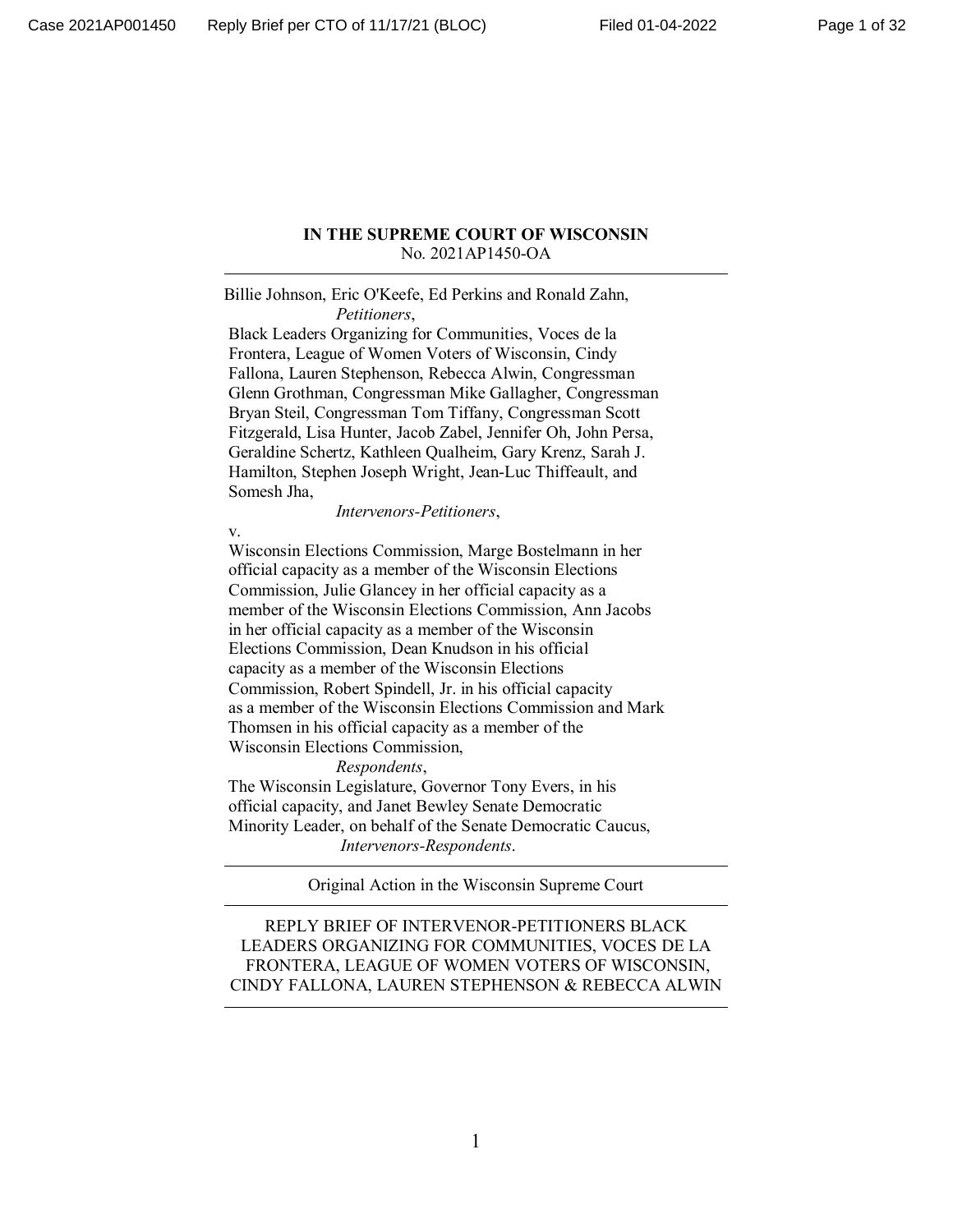Douglas M. Poland State Bar No. 1055189 Jeffrey A. Mandell State Bar No. 1100406 Colin T. Roth State Bar No. 1103985 Rachel E. Snyder State Bar No. 1090427 Richard A. Manthe State Bar No. 1099199 Carly Gerads State Bar No. 1106808 STAFFORD ROSENBAUM LLP 222 West Washington Ave., #900 P.O. Box 1784 Madison, WI 53701-1784 dpoland@staffordlaw.com jmandell@staffordlaw.com croth@staffordlaw.com rsnyder@staffordlaw.com rmanthe@staffordlaw.com cgerads@staffordlaw.com 608.256.0226

Mel Barnes State Bar No. 1096012 LAW FORWARD, INC. P.O. Box 326 Madison, WI 53703-0326 mbarnes@lawforward.org 608.535.9808

Mark P. Gaber\* Christopher Lamar\* Simone T. Leeper\* CAMPAIGN LEGAL CENTER 1101 14th St. NW Suite 400 Washington, DC 20005 mgaber@campaignlegal.org clamar@campaignlegal.org sleeper@campaignlegalcenter.org 202.736.2200

Annabelle Harless\* CAMPAIGN LEGAL CENTER 55 W. Monroe St., Ste. 1925 Chicago, IL 60603 aharless@campaignlegal.org 312.312.2885

*Counsel for Intervenor-Petitioners, Black Leaders Organizing for Communities, Voces de la Frontera, the League of Women Voters of Wisconsin, Cindy Fallona, Lauren Stephenson, and Rebecca Alwin*

\*Admitted *pro hac vice*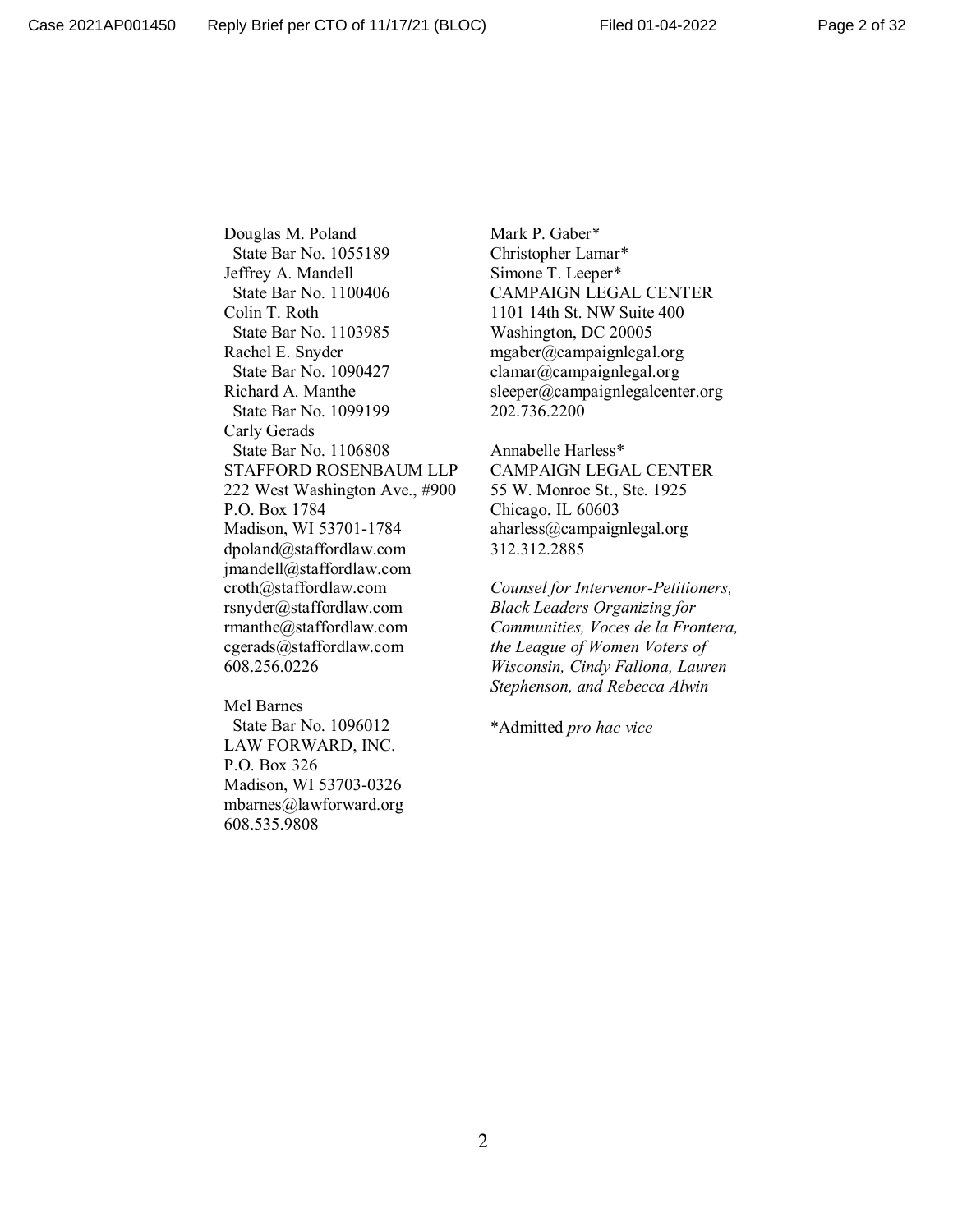# *TABLE OF CONTENTS*

| Page |
|------|
|      |

| I.                                      |             | Only BLOC's proposal complies with the VRA. 7                                              |  |
|-----------------------------------------|-------------|--------------------------------------------------------------------------------------------|--|
|                                         | А.          | The VRA requires seven Black opportunity                                                   |  |
|                                         | B.          | Even if the VRA required only six Black<br>VRA districts, the Legislature's proposal       |  |
| II.                                     |             | BLOC's proposal also best complies with<br>"least-change" and all other legal requirements |  |
|                                         |             | A. The Legislature's "least-change" critiques                                              |  |
|                                         |             | B. BLOC's population deviation, like all<br>other parties' proposals, is well below the    |  |
|                                         | $C_{\cdot}$ | BLOC's proposal makes the fewest changes<br>to existing county and municipal splits. 25    |  |
|                                         | D.          | The Court should not consider the number of<br>paired incumbents when selecting a map. 26  |  |
| CERTIFICATION OF COMPLIANCE 31          |             |                                                                                            |  |
| CERTIFICATION OF MAILING AND SERVICE 32 |             |                                                                                            |  |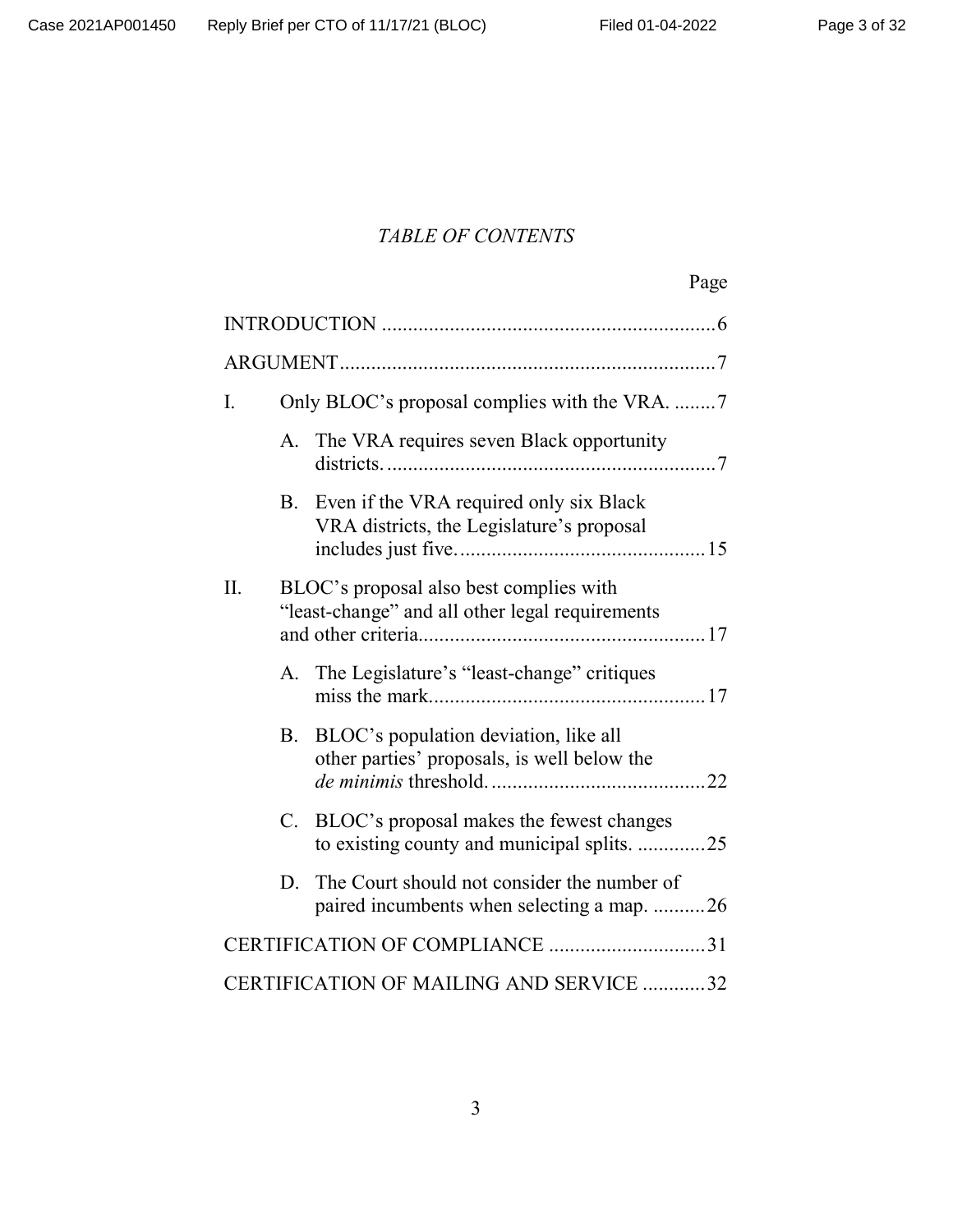# *TABLE OF AUTHORITIES*

Page

# **Cases**

| AFL-CIO v. Elections Bd.,                                    |  |
|--------------------------------------------------------------|--|
| Ala. Legislative Black Caucus v. Alabama,                    |  |
| Bartlett v. Strickland,                                      |  |
| Baumgart v. Wendelberger,<br>No. 01-C-0121, 2002 WL 34127471 |  |
| Cooper v. Harris,                                            |  |
| Georgia v. Ashcroft,                                         |  |
| Johnson v. Wis. Elections Comm'n,                            |  |
| LULAC v. Perry,                                              |  |
| Perez v. Abbott,<br>250 F. Supp. 3d 123 (W.D. Tex. 2017) 10  |  |
| Thornburg v. Gingles,                                        |  |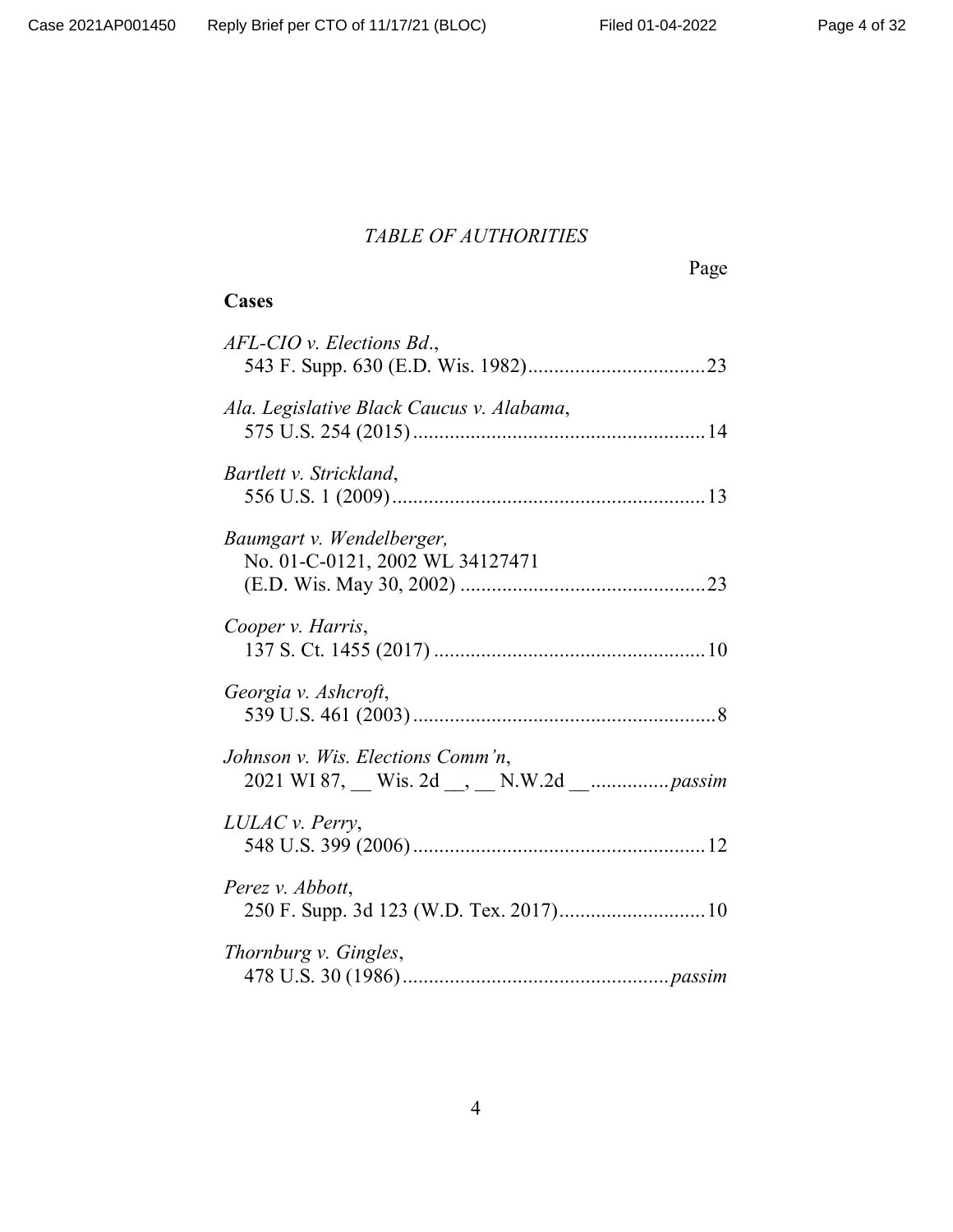# **Statutes and Constitutional Provisions**

2011 Wisconsin Act 43 ..................................... 10, 18, 25, 26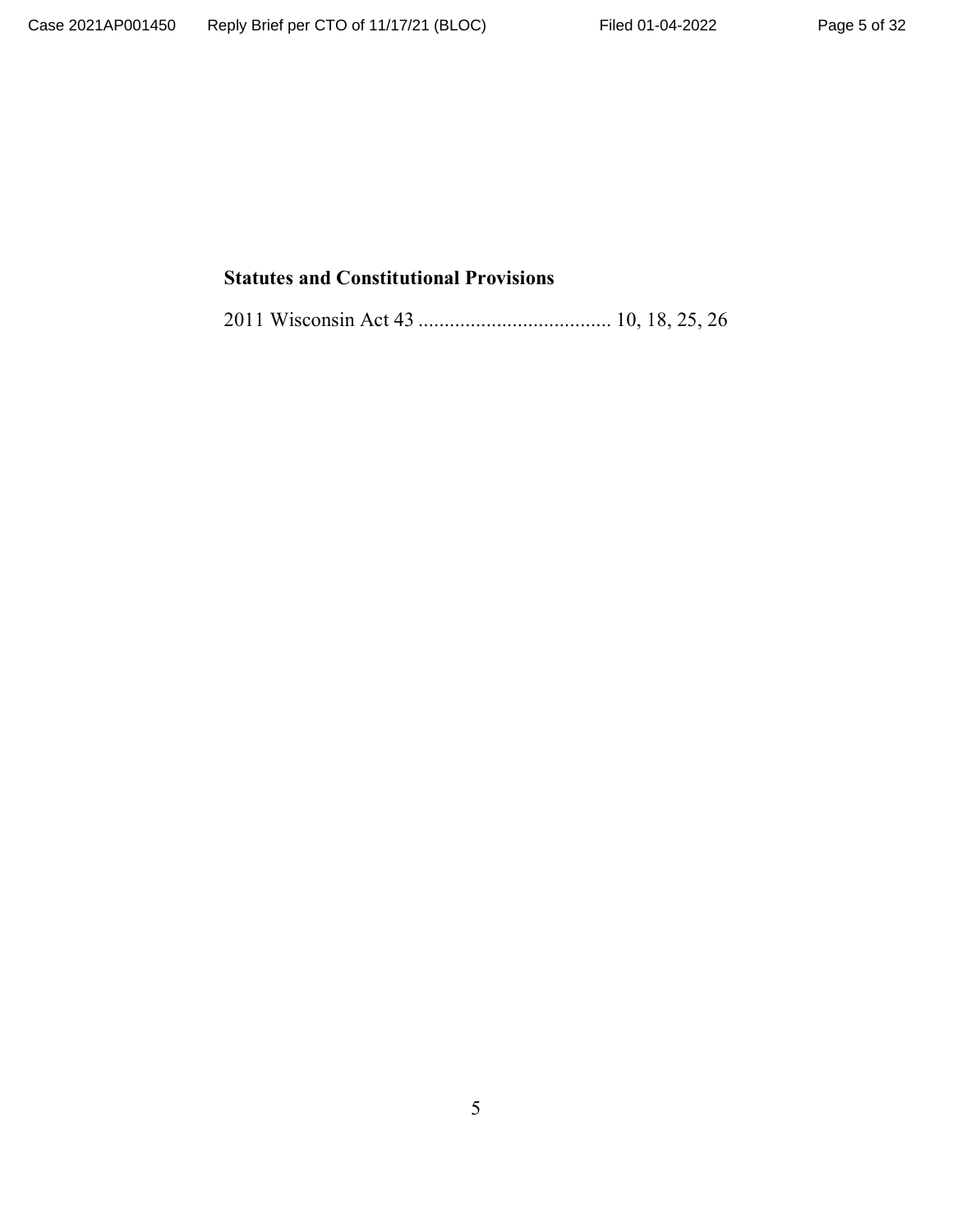#### **INTRODUCTION**

The Voting Rights Act (VRA) requires drawing seven effective Black opportunity districts in the Milwaukee area, as only BLOC does. The Legislature's rhetoric characterizing those districts as "most-changes" improperly ignores the VRA (as does its non-compliant five-district configuration) and underscores how its own proposal unnecessarily makes *more* changes elsewhere in the state than BLOC—including through the policy decision to eliminate roughly one-third of all municipal splits from the current map. That violates a "leastchange" approach.

Moreover, all parties have cleared the *de minimis* population deviation threshold; the Legislature's laser focus on negligible differences in that measure ignores how they affect only a few thousand people statewide.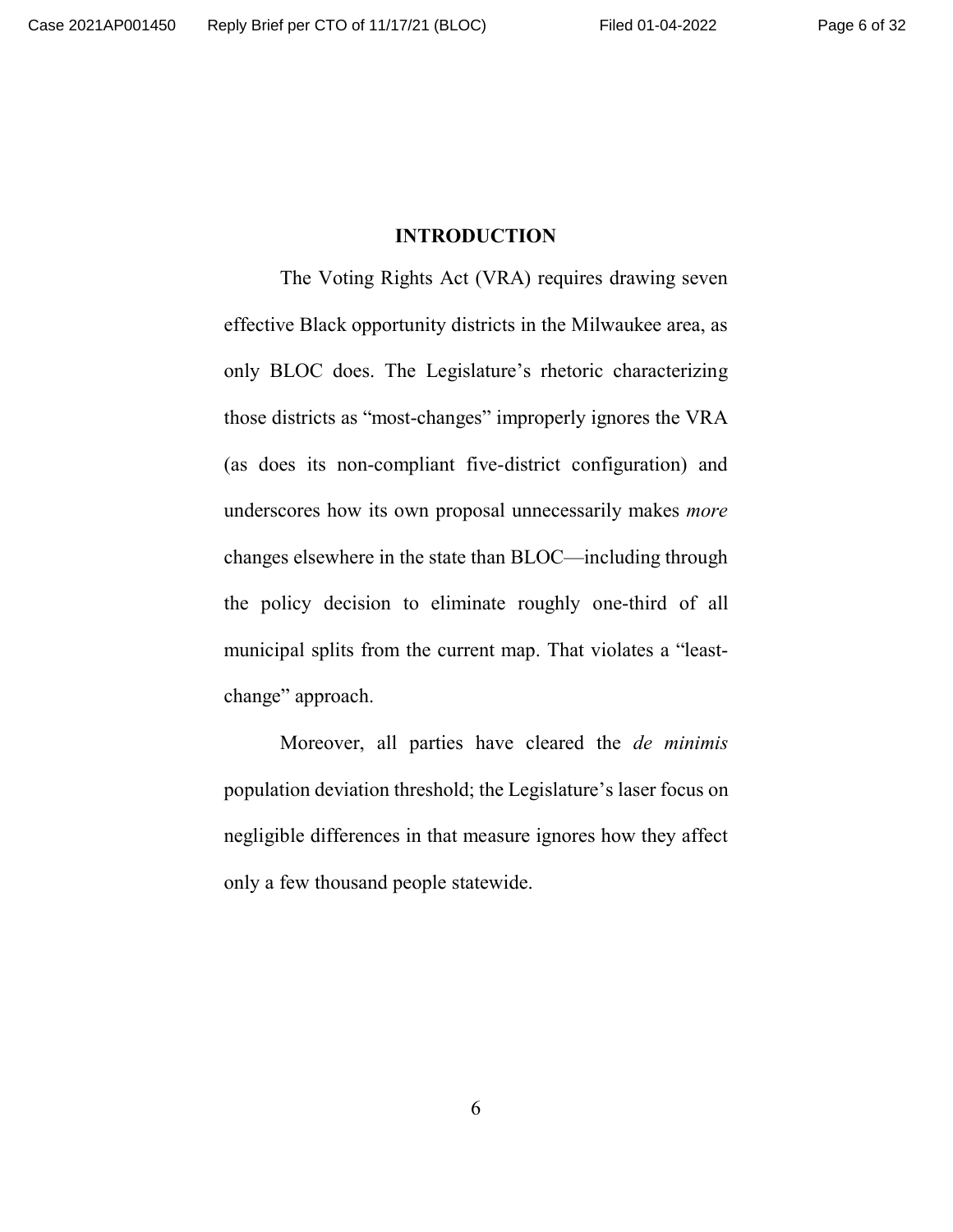#### **ARGUMENT**

#### **I. Only BLOC's proposal complies with the VRA.**

#### **A. The VRA requires seven Black opportunity districts.**

A seventh Black opportunity district satisfies the *Gingles* preconditions: (1) Black voters constitute a geographically compact majority of seven districts; (2) Black voters are politically cohesive; and (3) absent VRA-compliant districts, bloc voting by the white majority will usually defeat Black voters' preferred candidates. *Thornburg v. Gingles*, 478 U.S. 30 (1986). Overwhelming, undisputed evidence also shows that the totality-of-circumstances favors a finding of vote dilution under the current six-district configuration, including expert evidence showing that Wisconsin ranks at the bottom nationally on many racial disparity measures. (*See generally* BLOC App. 59–98)

The Legislature neither offers contrary evidence nor even mentions *Gingles* or the totality-of-circumstances factors.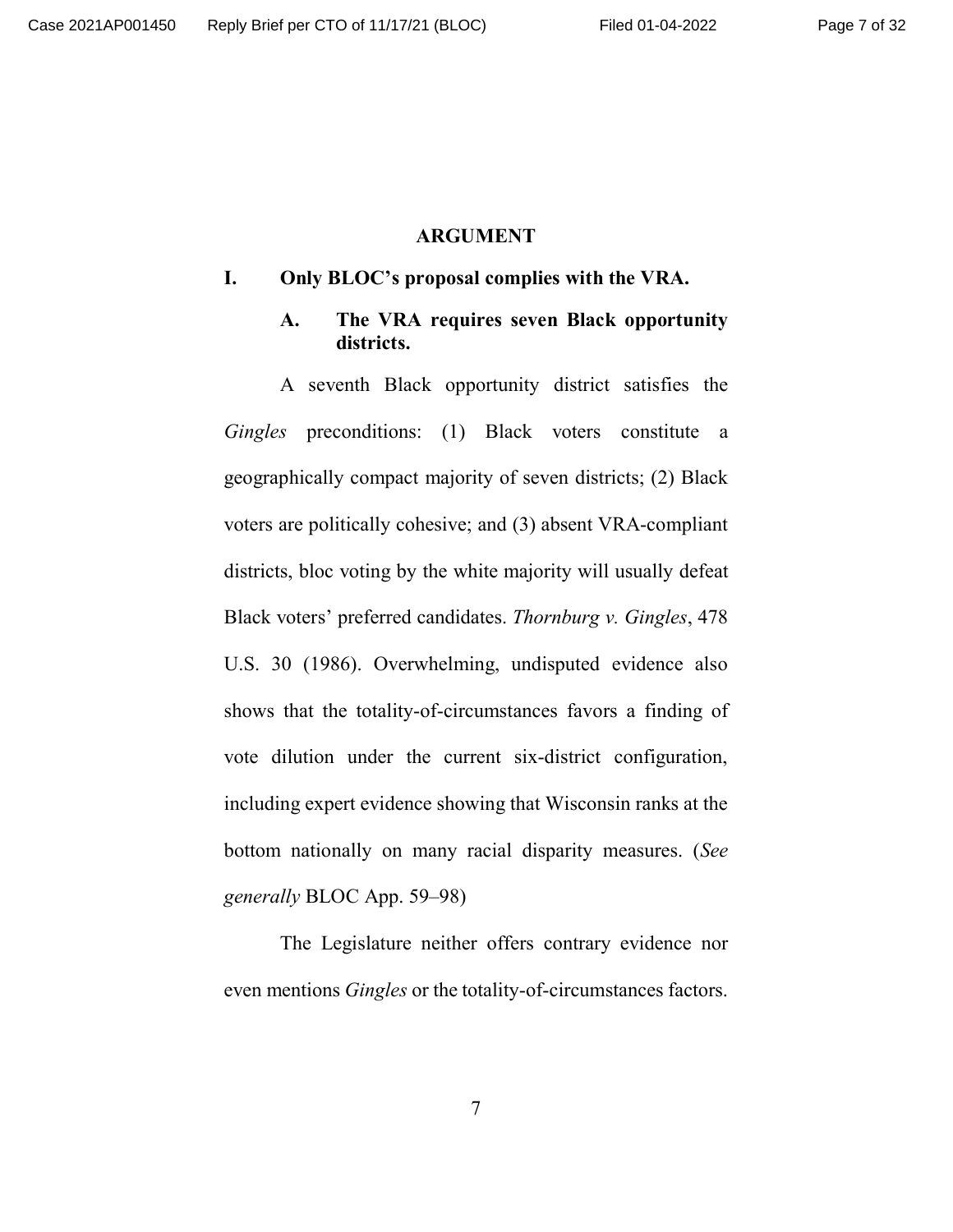Rather, it wrongly contends that: (1) unpacking the existing Black majority districts will improperly reduce their Black percentages; (2) population changes do not warrant an additional Black opportunity district; (3) proportionality forecloses a seventh district; and (4) a seventh district might endanger the VRA's constitutionality.

*First*, the Legislature objects that BLOC's proposal reduces the Black voting-age population ("BVAP") in their new VRA districts to smaller majorities.<sup>1</sup> (Leg. Resp. Br. 10, 12) But the VRA prohibits packing Black voters "into districts where they constitute an excessive majority." *Gingles*, 478 U.S. at 46 n.11. BLOC's proposal avoids exactly that violation.

<sup>1</sup> The Legislature excludes "multi-race subcategories" from its calculations and thereby presents incorrect BVAP figures for BLOC's (and the Governor's) map, apparently intending to show that their districts are not majority BVAP. (Leg. Resp. Br. 22) But "it is proper to look at *all* individuals who identify themselves as black" in assessing VRA liability. *Georgia v. Ashcroft*, 539 U.S. 461, 473 n.1 (2003) (emphasis in original). By that metric, BLOC's proposed seven districts are all BVAP majority. (BLOC Reply App. 006, Mayer Reply Rpt. 2)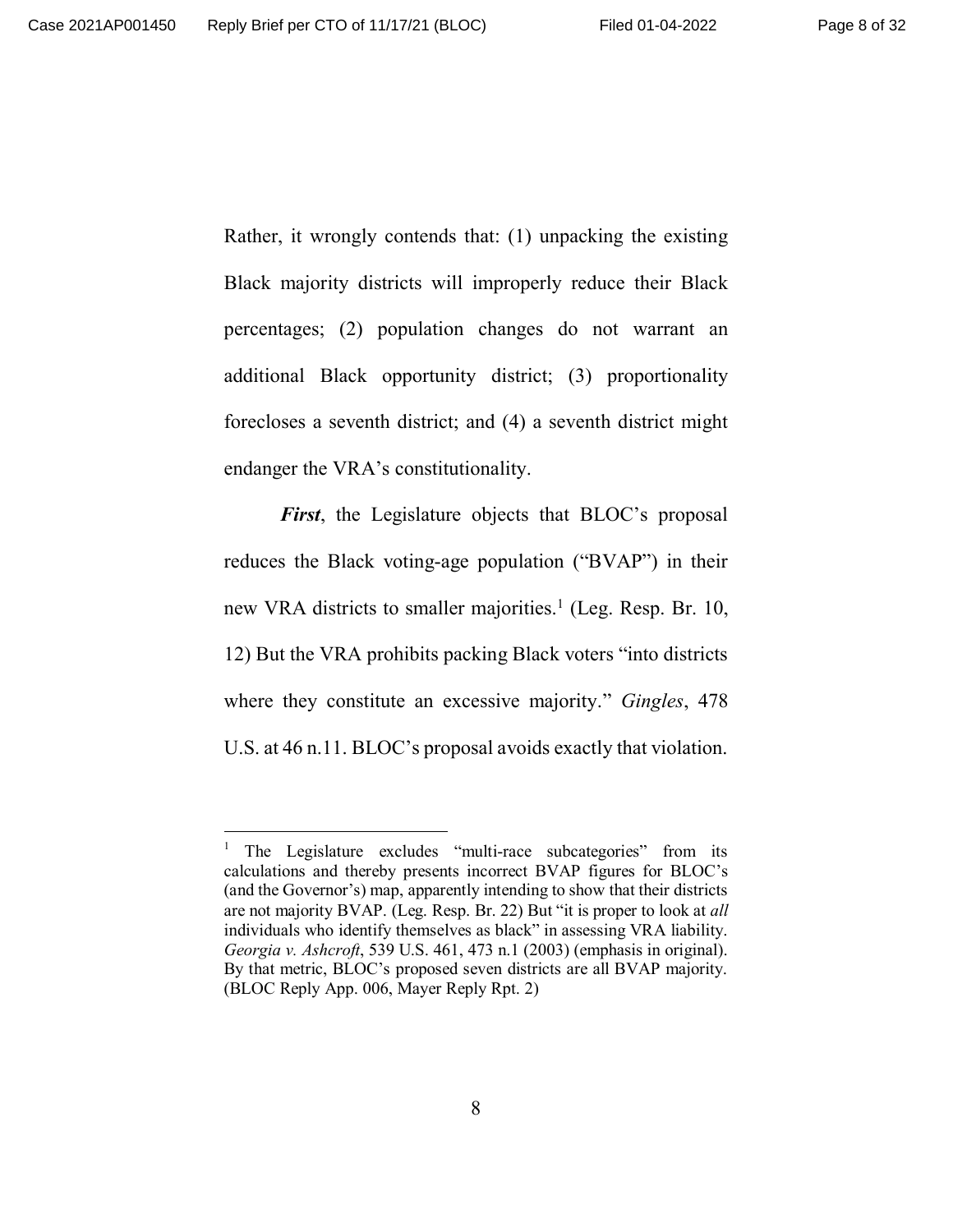By contrast, the Legislature proposes to *exacerbate* the current packing and cracking of Black voters. For example, current AD17 has a BVAP of 68.4% and AD11's is 60.6%. (BLOC Resp. Br. 9) The Legislature's proposal increases AD11's BVAP to *73.3%* and drops AD10's BVAP by over 10 percentage points to 47.2%. (BLOC Resp. Br. 9)<sup>2</sup> This converts AD10 into a district where Black voters likely *cannot* nominate their chosen candidates through Democratic primaries, leaving the Legislature's map with only *five* Black opportunity districts. *See infra*. This would violate the VRA, whether six or seven Black opportunity districts are required.<sup>3</sup>

<sup>2</sup> The Legislature's objection to BLOC's BVAP *majorities* is peculiar given that its AD10—a purported opportunity district in its proposal—is only 47.2% BVAP.

<sup>&</sup>lt;sup>3</sup> The Legislature insinuates that adding a Black VRA district would be "partisan gerrymandering" to "create more Democratic seats." (Leg. Resp. Br. 24) But this Court *expressly* forbade parties from "present[ing] arguments regarding the partisan makeup of proposed districts." *Johnson v. Wis. Elections Comm'n,* 2021 WI 87, **[87, \_\_ Wis. 2d** \_\_, \_\_ N.W.2d (Hagedorn, J., concurring). The argument also is absurd—AD14, which BLOC converts to the seventh Black opportunity district, is *already* represented by a Democrat.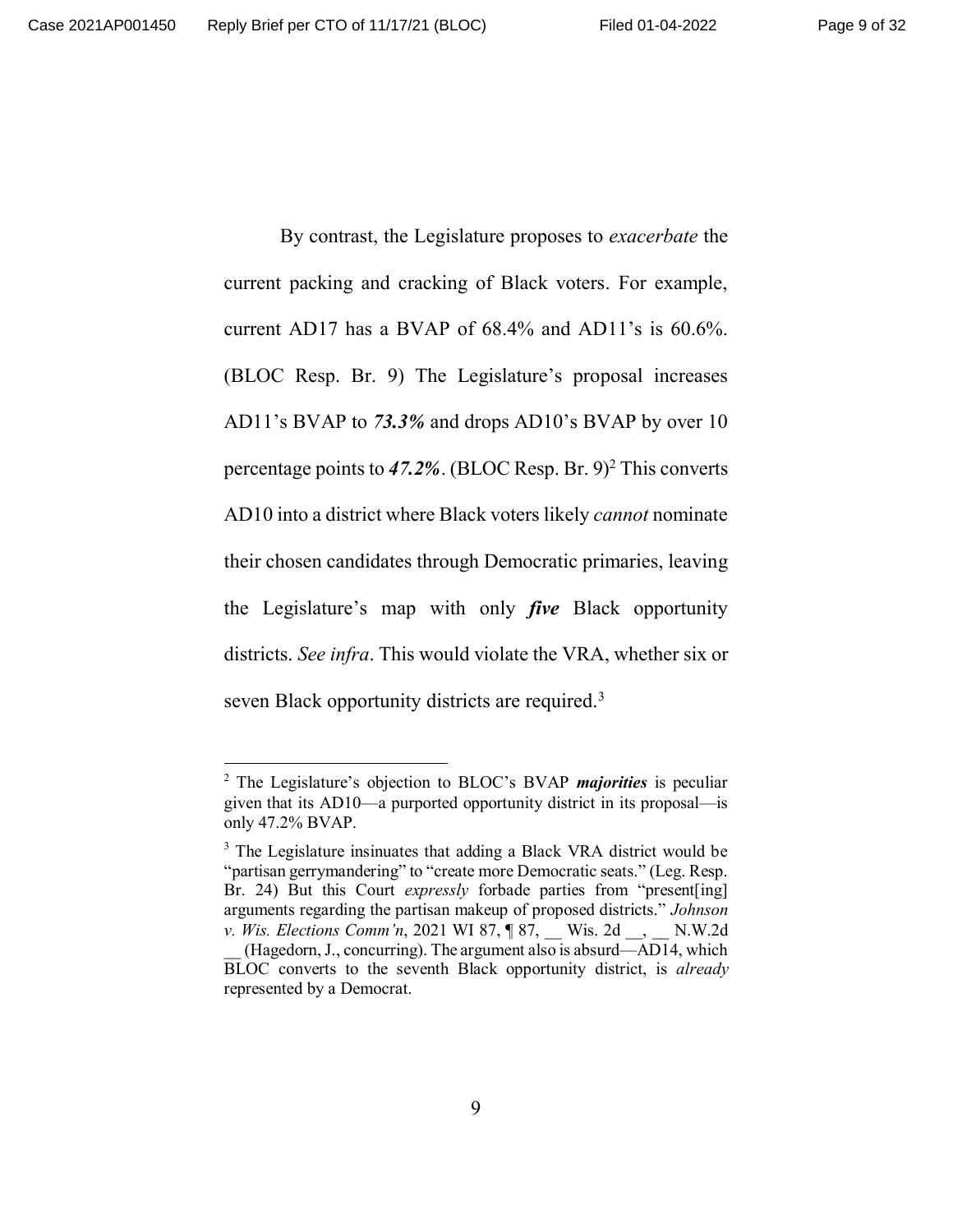The Legislature also objects that two of BLOC's VRA districts extend beyond the Milwaukee county line. (Leg. Resp. Br. 26–29) But unpacking Black-majority districts required this, and to the extent Wisconsin law disfavors breaking county lines, it must give way to federal law. *Cf. Perez v. Abbott*, 250 F. Supp. 3d 123, 140–43 (W.D. Tex. 2017) (ruling that Section 2 preempts Texas's "County Line" rule for state house districting). Moreover, Act 43 broke the county line for eight districts, compared to seven in BLOC's proposal. If the Legislature will break the county line for predominantly white districts but not predominantly Black districts, that race-based criterion violates the Equal Protection Clause. *See Cooper v. Harris*, 137 S. Ct. 1455, 1463–64 (2017) (race cannot be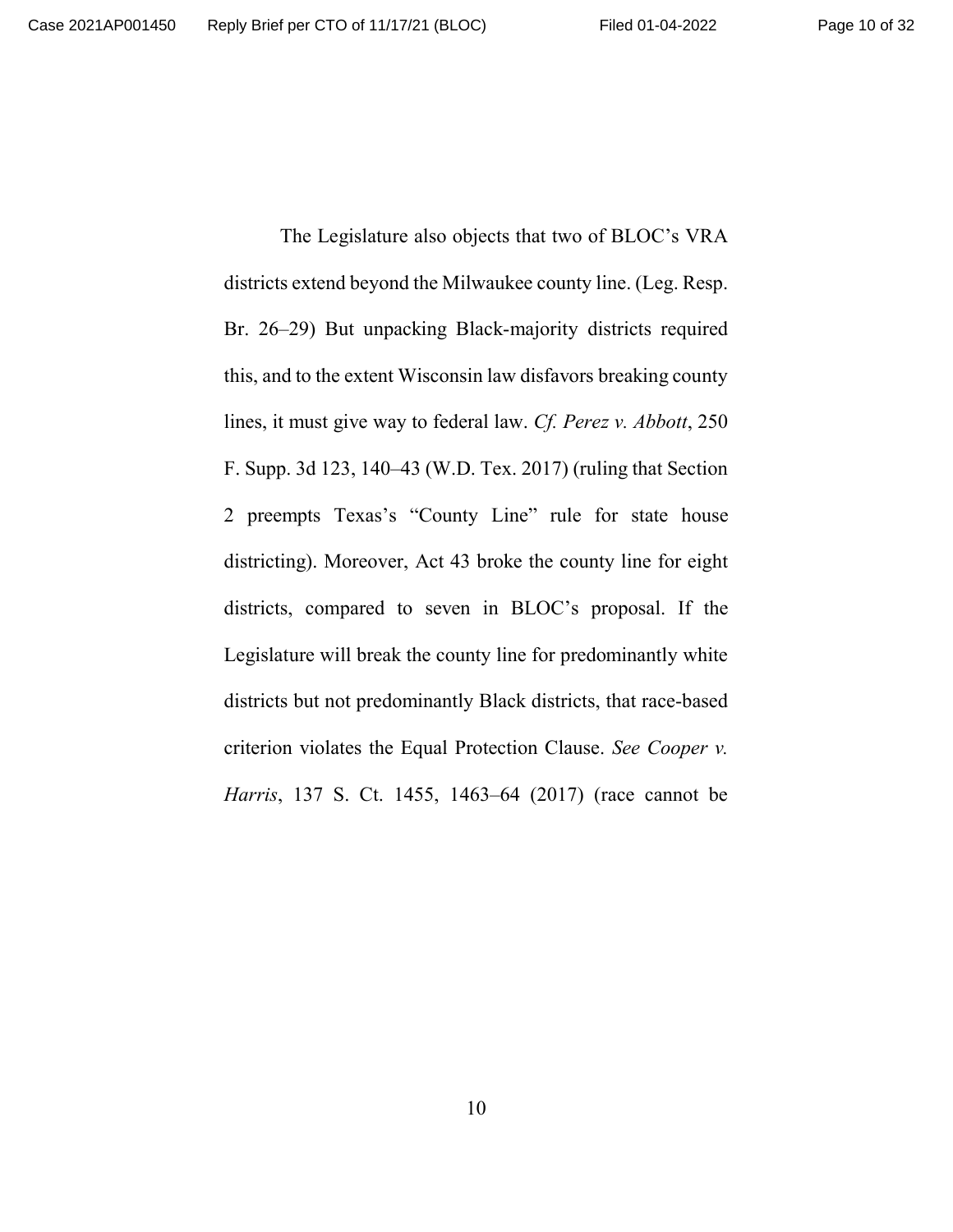predominant consideration in forming districts absent a compelling reason, such as VRA compliance).<sup>4</sup>

**Second**, the Legislature contends that population changes since 2010 do not warrant an additional Black opportunity district. But it improperly excludes multiracial Black Wisconsinites from its discussion (which reduces BVAP), an approach the U.S. Supreme Court has expressly rejected. (Leg. Resp. Br. 22) *See supra* n.1. Census data reveals that the statewide BVAP has grown by 17% since 2010, compared to just a 0.5% increase in white VAP. (BLOC Reply App. 011, Collingwood Reply Rpt. 5) In Milwaukee County, BVAP increased by roughly 10,000 since 2010—a 5.5% increase—while white VAP has decreased by over 41,000—a 9.5% decrease. (*Id.*) This pattern, combined with an

<sup>&</sup>lt;sup>4</sup> In any event, only 21.3% of the population in BLOC's proposed AD11 is in Ozaukee County, while just 15.5% of AD12's population is in Waukesha County. (BLOC Reply App. 006; Mayer Reply Rpt. 2)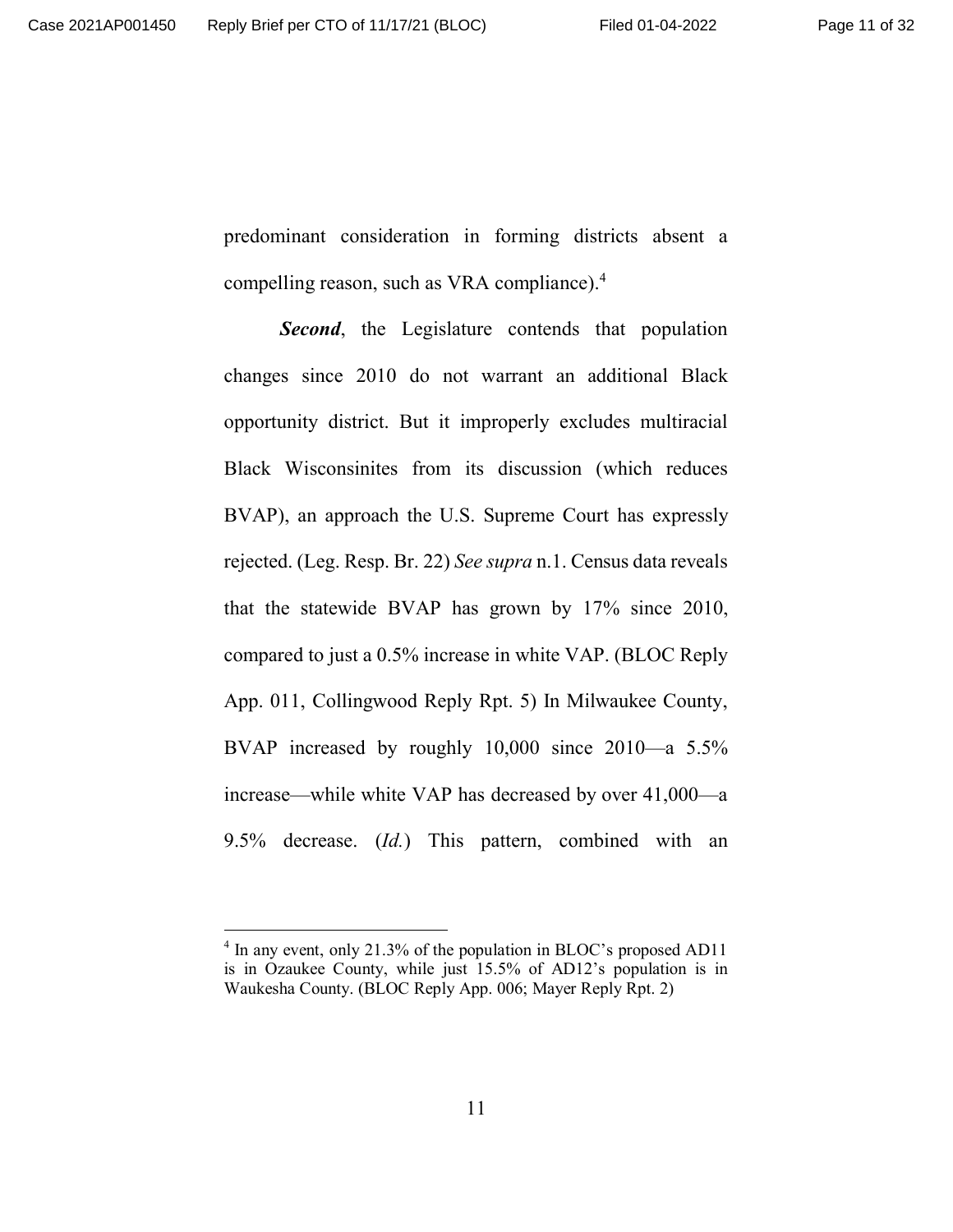excessively packed Black population, requires drawing a seventh opportunity district.

*Third*, the Legislature's proportionality argument misses how six districts are *below* proportional for Black voters. (BLOC Resp. Br. 11–13) Regardless, although proportionality has "some relevance" among the many totalityof-circumstances considerations, it should not be given "undue emphasis" when evaluating vote dilution under the VRA. *LULAC v. Perry*, 548 U.S. 399, 436 (2006) (internal quotation marks and citations omitted). Yet proportionality is the *only* factor the Legislature discusses.

As the undisputed evidence shows, the totality-ofcircumstances evidence is overwhelming: Black Wisconsinites bear considerably more discriminatory effects and disparate conditions than exist elsewhere in the United States, and those factors combine to create barriers to electoral participation that likewise place Wisconsin nearly last among the 50 states.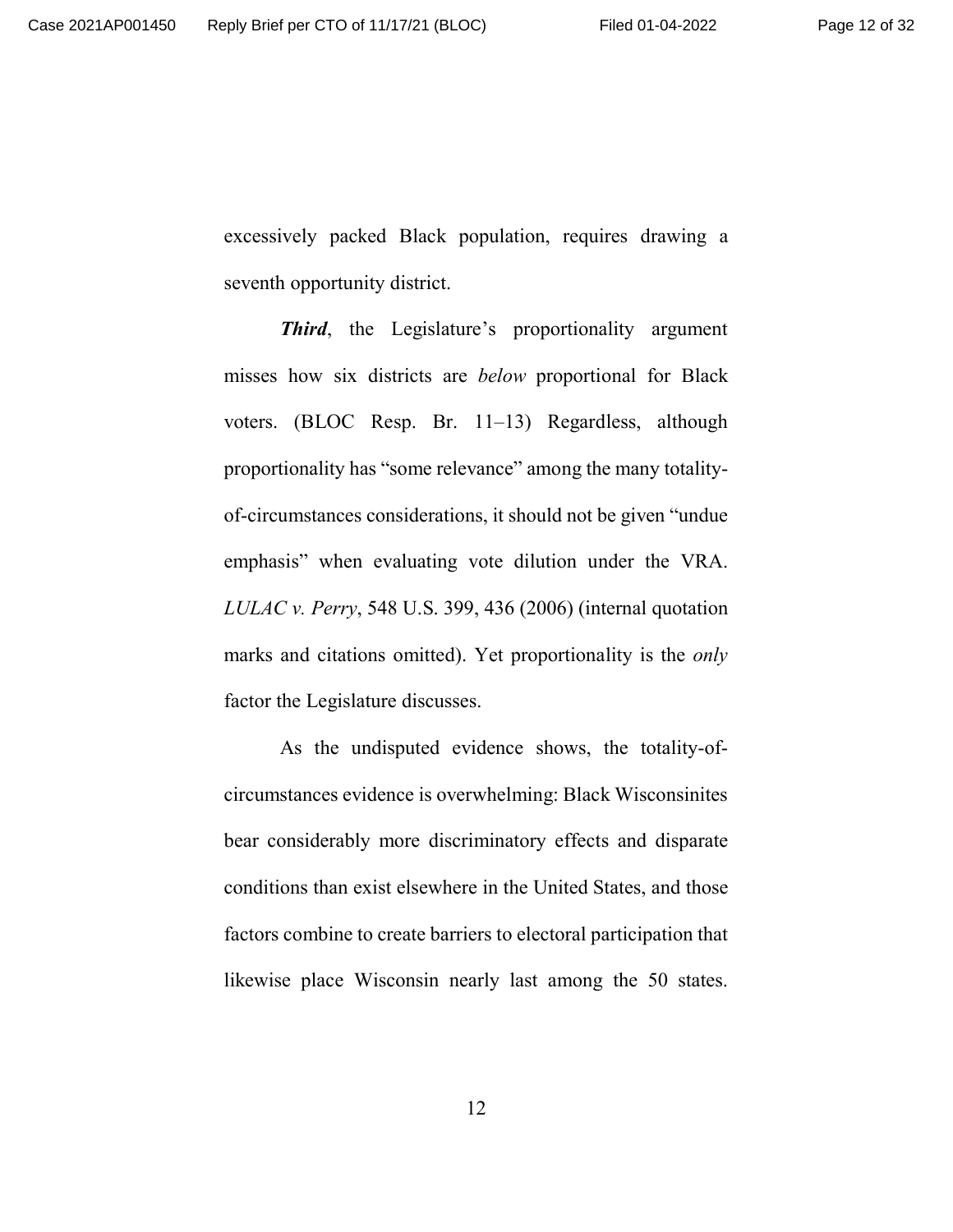(BLOC App. 59–98) That evidence, combined with the satisfied *Gingles* factors, establishes that packing and cracking Black voters into just six districts—and certainly into just five effective districts as the Legislature does (with one soaring to 73.3% BVAP)—is unlawful vote dilution.

*Fourth*, the Legislature contends that moving from six packed Black districts to seven unpacked Black districts somehow would render the VRA unconstitutional as a "racial. gerrymander[]." (Leg. Resp. Br. 31) This purportedly would create "mechanical racial targets" of majority-minority districts. (*Id.*) But BLOC does not argue for "mechanical" targets—it shows vote dilution under the totality of the circumstances. In any event, the U.S. Supreme Court *created* the supposed "mechanical" majority-minority target the Legislature contends is unconstitutional. *See, e.g.*, *Bartlett v. Strickland*, 556 U.S. 1, 19 (2009).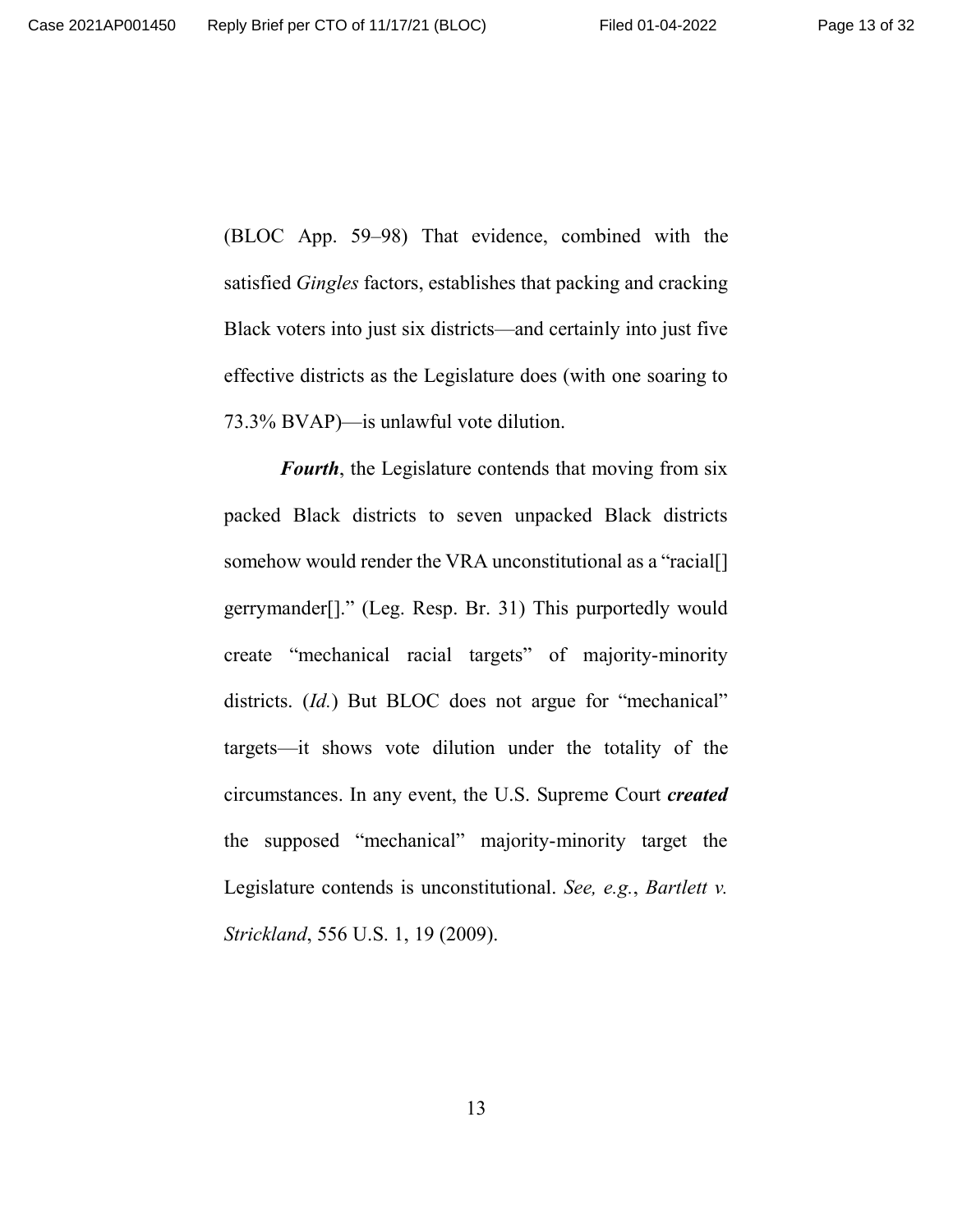Moreover, the *Legislature* itself unlawfully made race the predominant consideration in its districting plan. It repeatedly lauds its plan for keeping more Black Wisconsinites in their prior districts than white Wisconsinites. (*See, e.g.*, Leg. Resp. Br. 10) Unlike using race to satisfy the *Gingles* test for VRA districts, the U.S. Supreme Court has *never* approved a goal of ensuring that the percentage of "Black Individuals Retained" in new districts exceeds the same percentage for white voters. Not only does maximizing this invented metric undermine VRA compliance by locking in packed Black districts, but also it is the type of race-based statistical target that violates the Equal Protection Clause. *See, e.g.*, *Ala. Legislative Black Caucus v. Alabama*, 575 U.S. 254, 304 (2015).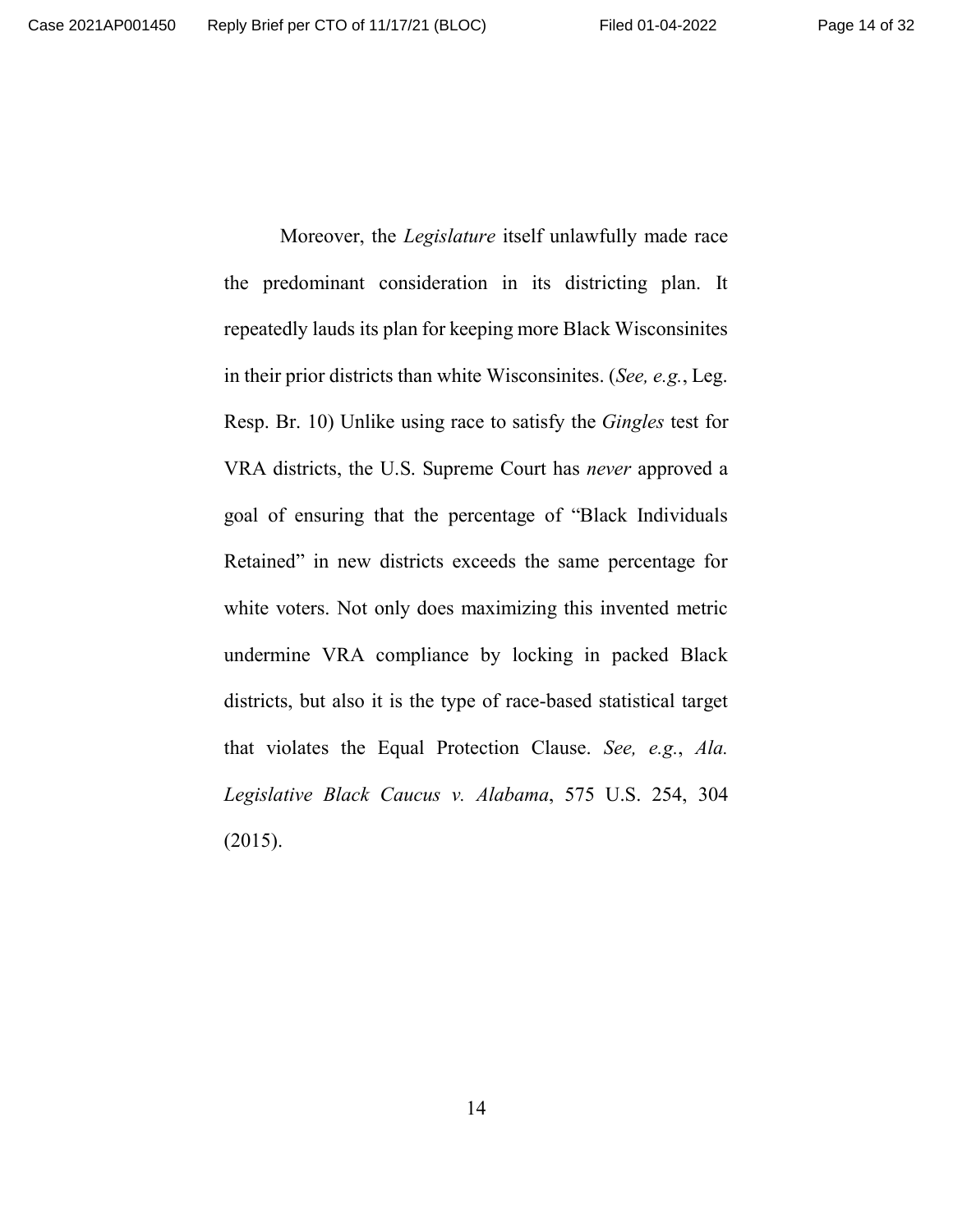**B. Even if the VRA required only six Black VRA districts, the Legislature's proposal includes just five.**

Even if the VRA required only six Black opportunity districts—which it does not—the Legislature's proposal still violates the VRA because it includes just five effective Black opportunity districts. Vote dilution is ascertained by a functional analysis of election results in a district, not just demographic data. A district that is configured in a way that permits bloc-voting white Democrats to defeat Black-preferred candidates in Democratic primaries violates the VRA.

The Legislature proposes to reduce AD10's BVAP from 59.4% in the current plan to 47.2%. (BLOC Resp. Br. 9) While a 47.2% BVAP district *somewhere else* may not be vote dilutive, the Legislature (as well as the other parties) both (1) keep Shorewood in AD10 and (2) add predominantly white Democratic Milwaukee wards to the district. An "intensely local appraisal," *Gingles*, 478 U.S. at 79, of the electoral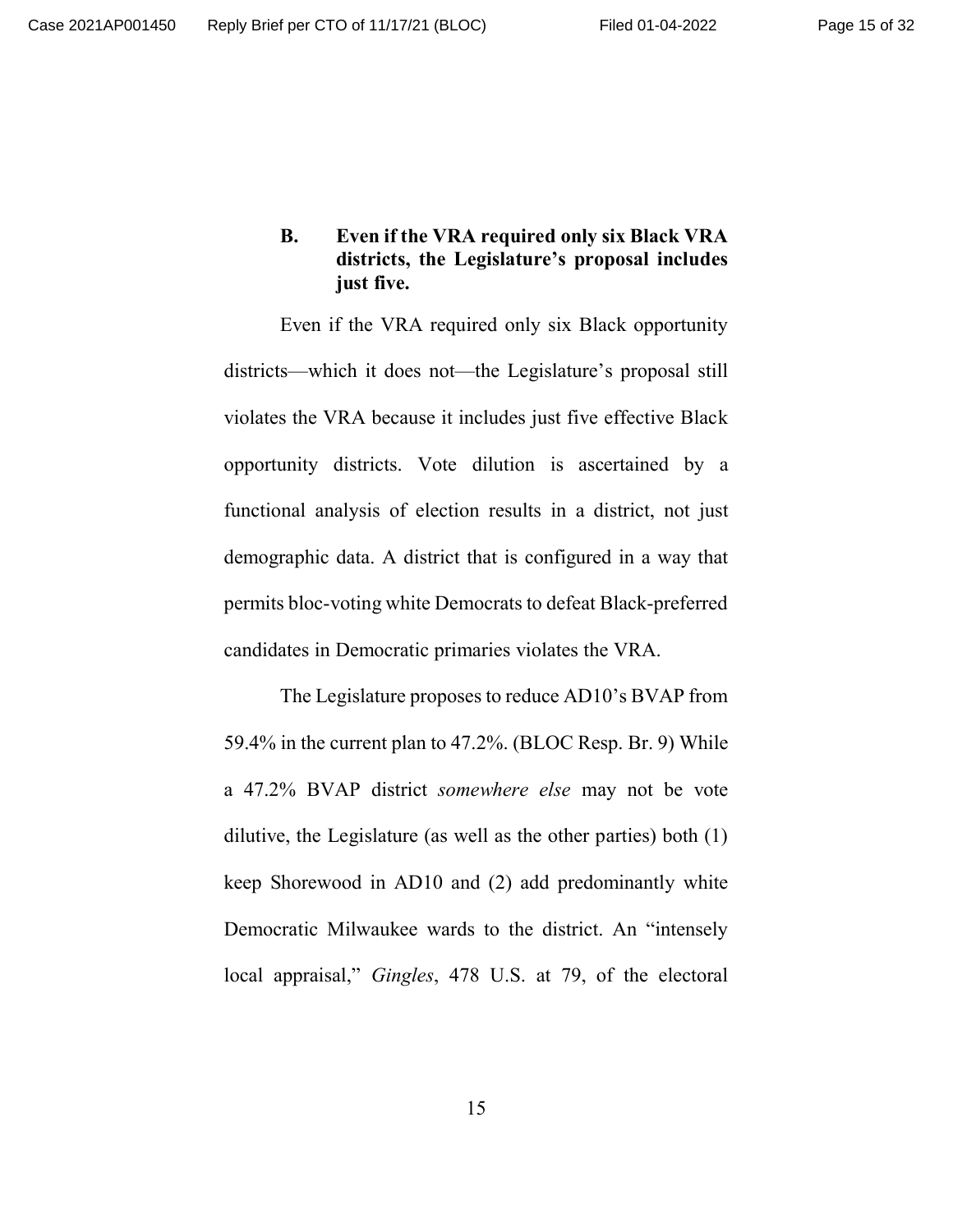conditions in Milwaukee County reveal that Shorewood and its neighboring lakeshore communities must be avoided in configuring Black opportunity districts. (BLOC Resp. App. 5, Collingwood Rebut. Rpt. at 1) BLOC's districts do just that.

Even if the Court (incorrectly) concluded that the VRA requires only six Black opportunity districts, it still could not accept the Legislature's proposal to unlawfully pack and crack Black voters into just five such districts. Indeed, BLOC demonstrates that six districts can easily be drawn that allow Black voters to nominate and elect their candidate of choice, unlike the Legislature's proposal. (BLOC Reply App. 008– 010, Collingwood Reply Rpt. 2–4) Moreover, such a plan would have an average core retention of 86.8% for the assembly and 91.8% for the senate—well above the Legislature's plans. (BLOC Reply App. 006, Mayer Reply Rpt. 2)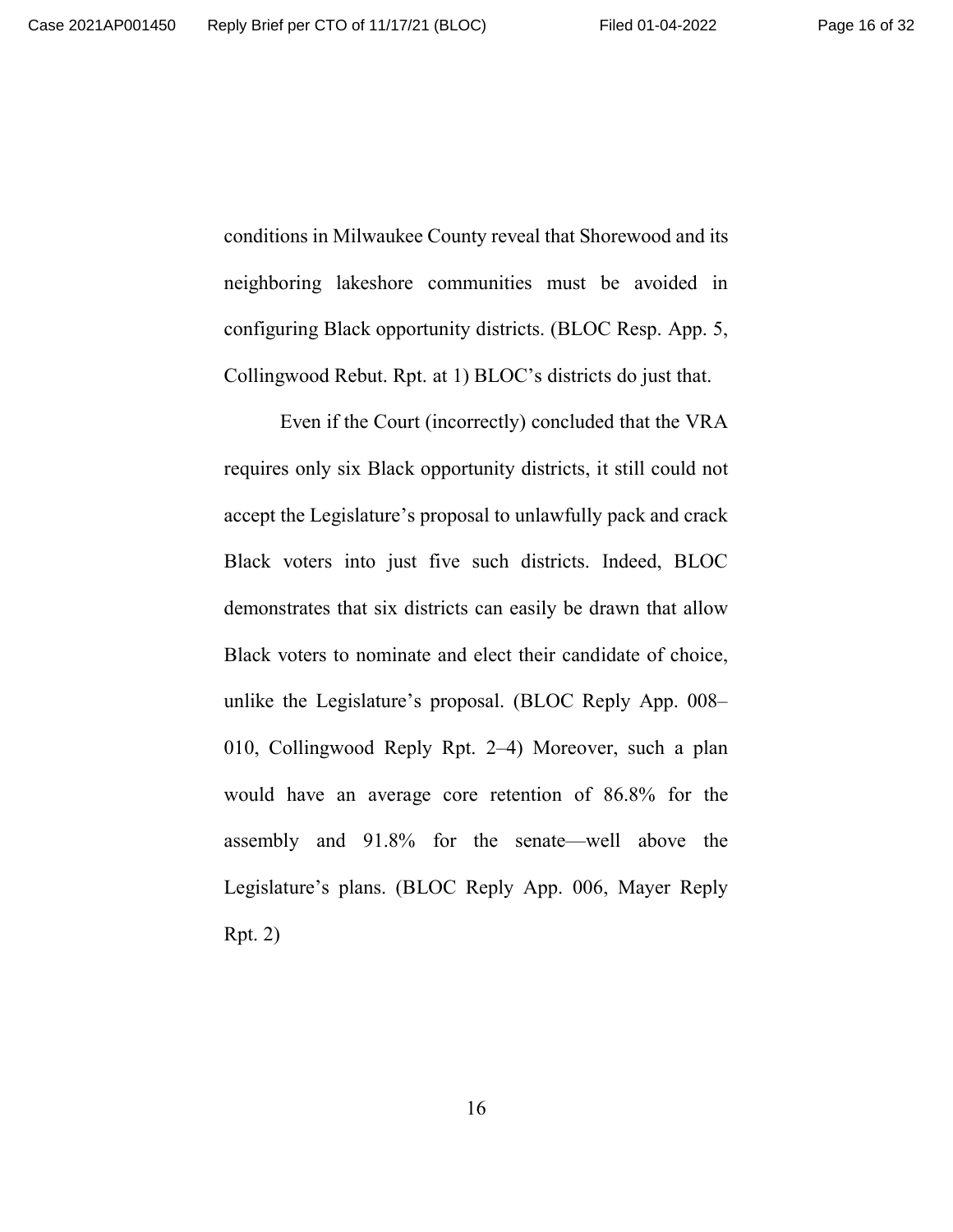To be clear, BLOC believes that this demonstrative plan—which it does *not* offer as an alternative proposal would violate the VRA by including only six Black opportunity districts. But it demonstrates that the Legislature's purported six-district configuration violates the VRA by creating just *five* effective districts, and that it does not make the least changes necessary statewide.

**II. BLOC's proposal also best complies with "leastchange" and all other legal requirements and other criteria.**

## **A. The Legislature's "least-change" critiques miss the mark.**

BLOC's proposal retain among the most people in their existing districts. Indeed, even the Legislature concedes that BLOC "achieve[s] relatively high core retention." (Leg. Resp. Br. 6) Moreover, BLOC's proposal scores highest on geographical core retention. (*See* Hunter Resp. Br. 15; *Johnson v. Wis. Elections Comm'n,* 2021 WI 87,  $\P$  82–83, Wis. 2d \_\_, \_\_ N.W.2d \_\_ (Hagedorn, J., concurring) (noting focus on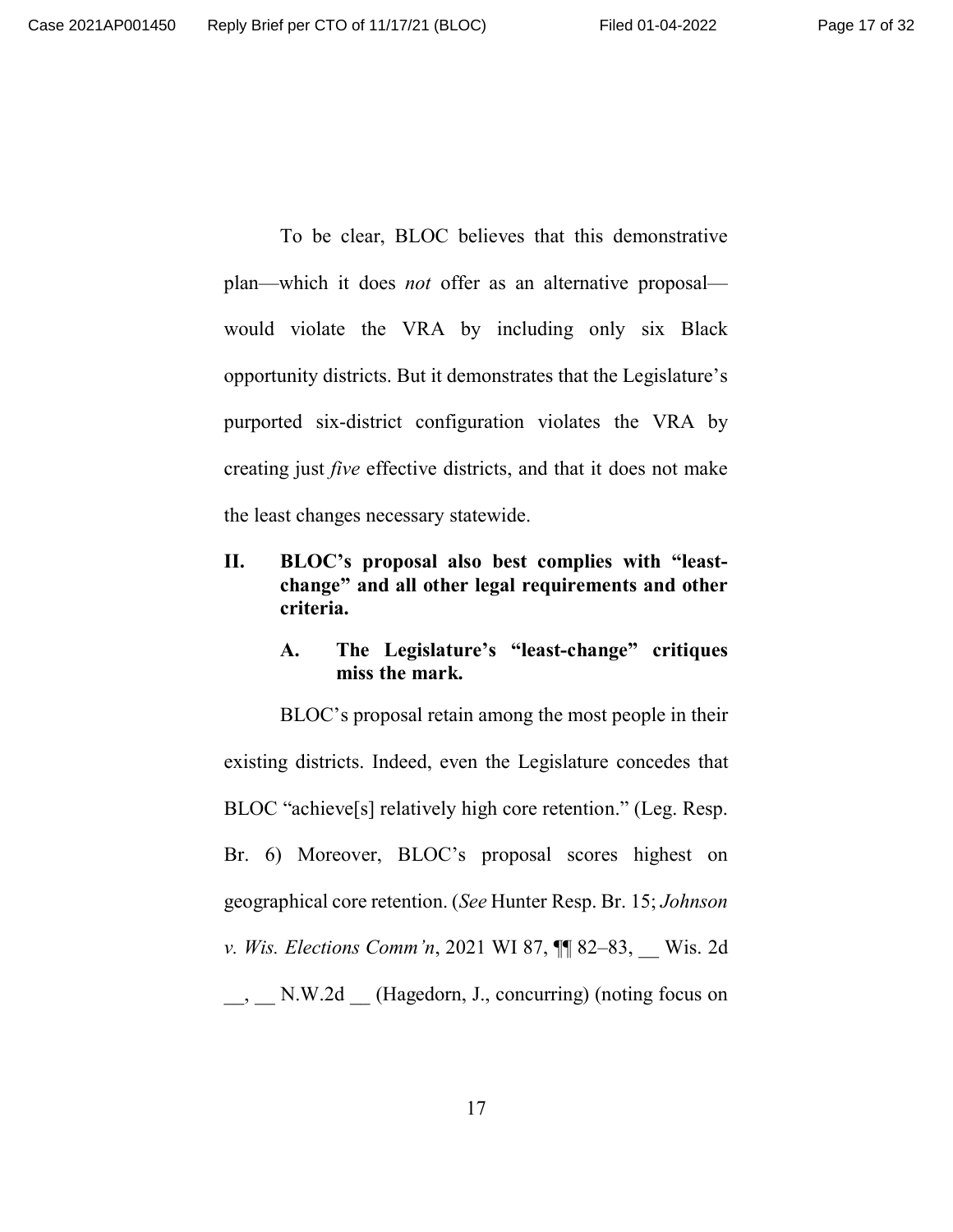which proposal "most aligns with current district boundaries").)

The Legislature nevertheless contends that its proposal performs best on "least-changes." But two key facts undermine its argument.

*First*, the Legislature admits that its proposal is the "product of *policymaking* by Wisconsin's elected representatives." (Leg. Resp. Br. 18 (emphasis added)) Indeed, those representatives did *not* take a "least-change" approach when drafting SB621, which the senate and assembly passed before this Court's November 30 opinion. (*Cf.* Leg. Resp. Br. 19) Rather, they made non-legal policy decisions about how best to "maintain whole communities of interest" and "[p]romote continuity of representation." 2021 Wis. Senate Joint Res. 63. Those policy decisions appear in, for example, how the Legislature's assembly proposal reduces the number of municipal splits over 2011 Act 43 by *one-third*, from 78 to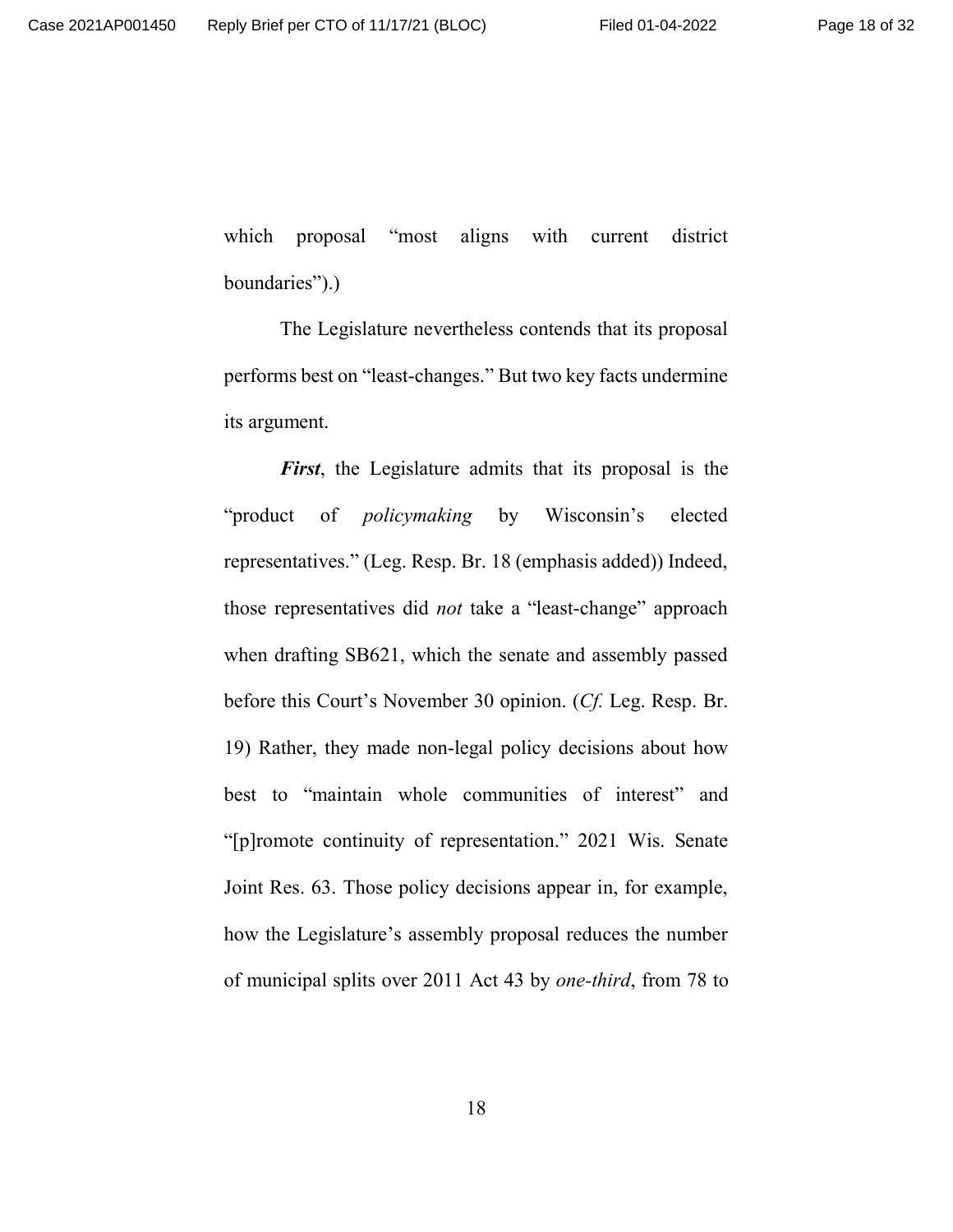52. (Leg. Resp. Br. 15 (similar reduction for senate municipal splits))

Eliminating a third of existing municipal splits reflects policy choices extending far beyond the "[r]evisions [that] are now necessary only to remedy malapportionment produced by population shifts." *Johnson*, 2021 WI 87, ¶ 8. Ratifying the Legislature's new policy choices (which the Governor vetoed and which depart from the 2011 Legislature and Governor's policy choices) would be inconsistent with the role the Court identified for itself, which is *not* to "endorse the policy choices of the political branches" but rather to "simply remedy the malapportionment claims." *Id.*, ¶ 78. The Legislature improperly asks the Court to "[t]read[] further than necessary to remedy [the existing maps'] current legal deficiencies," *id.*, ¶ 64, and thereby depart from a "least-change" approach.

**Second**, the Legislature's criticism of BLOC's Milwaukee-area districts underscores its own departure from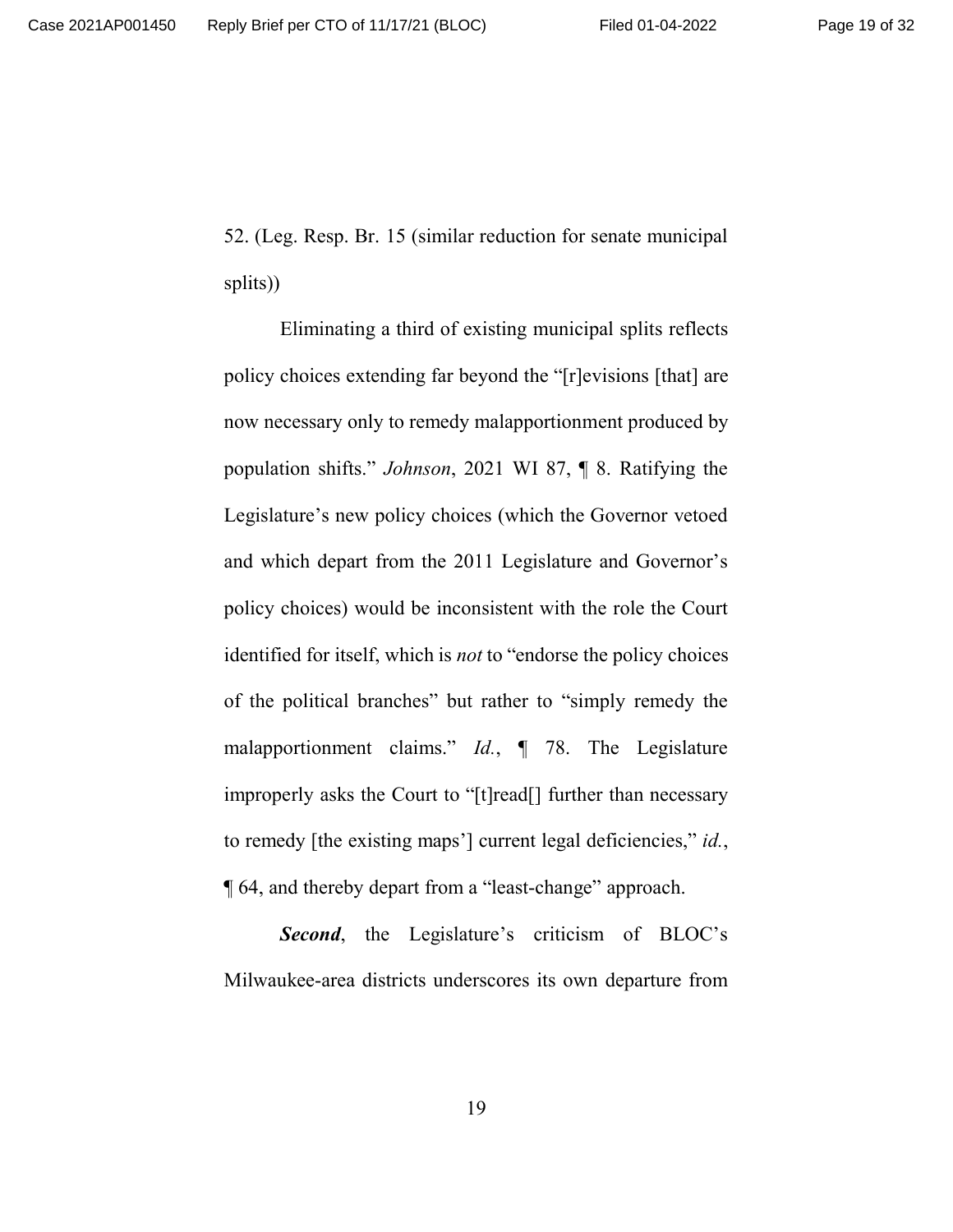"least-change." It trumpets its higher core retention in Milwaukee, accusing BLOC of a "most-changes" approach due to BLOC's lower core retention there. (Leg. Resp. Br. 10– 12)

But this criticism boomerangs back on the Legislature in two ways. It first ignores how VRA compliance drives BLOC's relatively lower core retention in the Milwaukee area. Only by ignoring the VRA's demand for more Black opportunity districts could the Legislature drive up its core retention there.

It also highlights how, having failed to move the necessary population in Milwaukee to achieve VRA compliance, the Legislature unnecessarily moves population elsewhere. Its higher core retention in Milwaukee is counterbalanced by correspondingly *lower* core retention everywhere *outside* the Milwaukee area. (Leg. Resp. Br. 10) And BLOC's demonstrative plan shows that a hypothetical six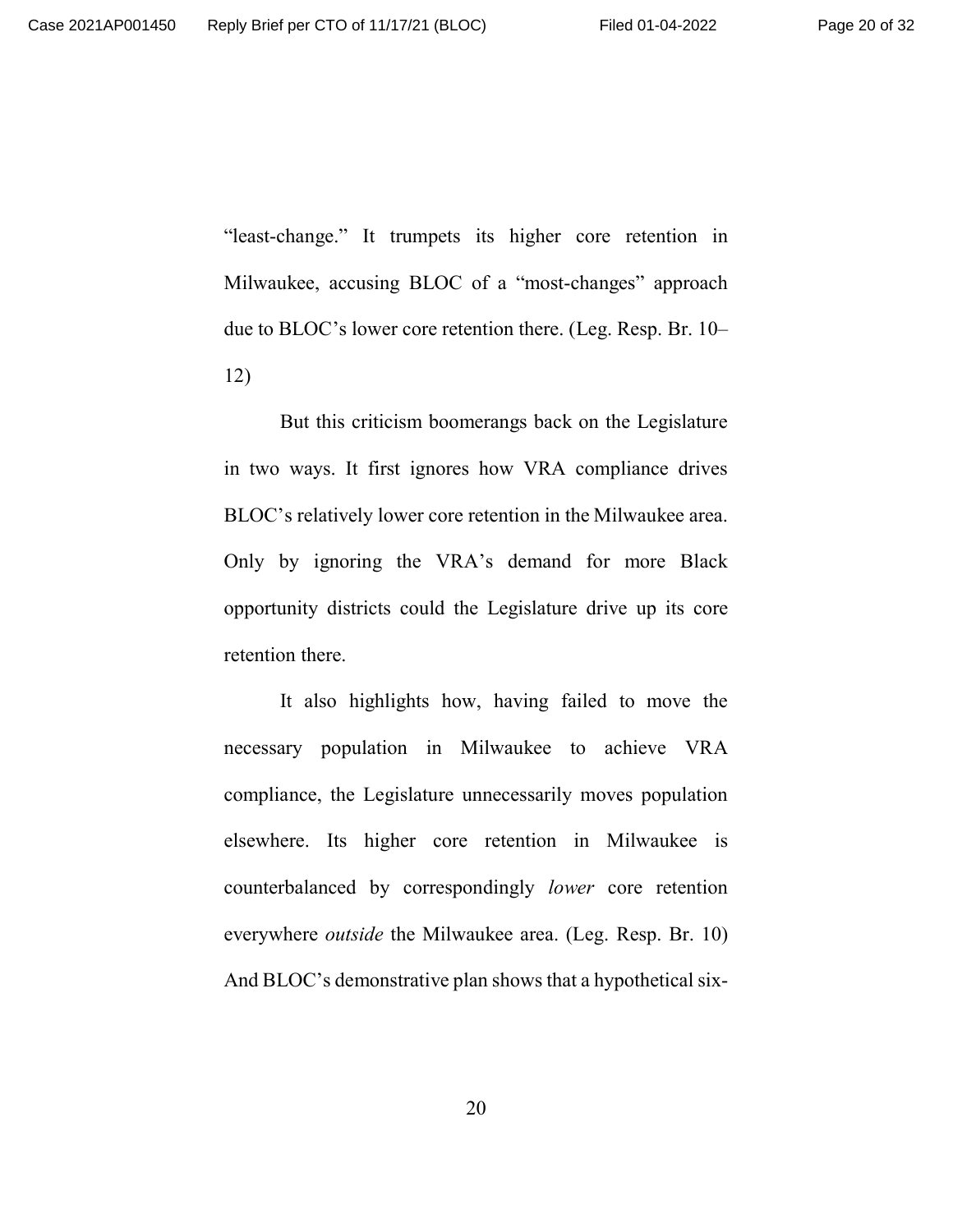district VRA configuration should yield an 86.8% assembly core retention score, which further illustrates the Legislature's unnecessary statewide changes.<sup>5</sup> (BLOC Reply App. 006, Mayer Rpt. 2).

The Legislature offers no explanation for moving disproportionately more voters everywhere else *besides* Milwaukee.<sup>6</sup> The VRA played no role, as Milwaukee is the only area requiring VRA compliance. Nor does equalizing population explain this anomaly. If it did, BLOC would have lower statewide core retention scores than the Legislature because BLOC also would have had to move just as many people outside the Milwaukee area to attain population equality. Put differently, BLOC remedies malapportionment outside Milwaukee with *higher* core retention scores there than

<sup>&</sup>lt;sup>5</sup> This figure is 2.6% higher than the Legislature's 84.2% rate, which represents a movement of over 153,000 extra people.

 $6$  BLOC previously identified specific examples of unexplained population movements. (BLOC Resp. Br. 24–39)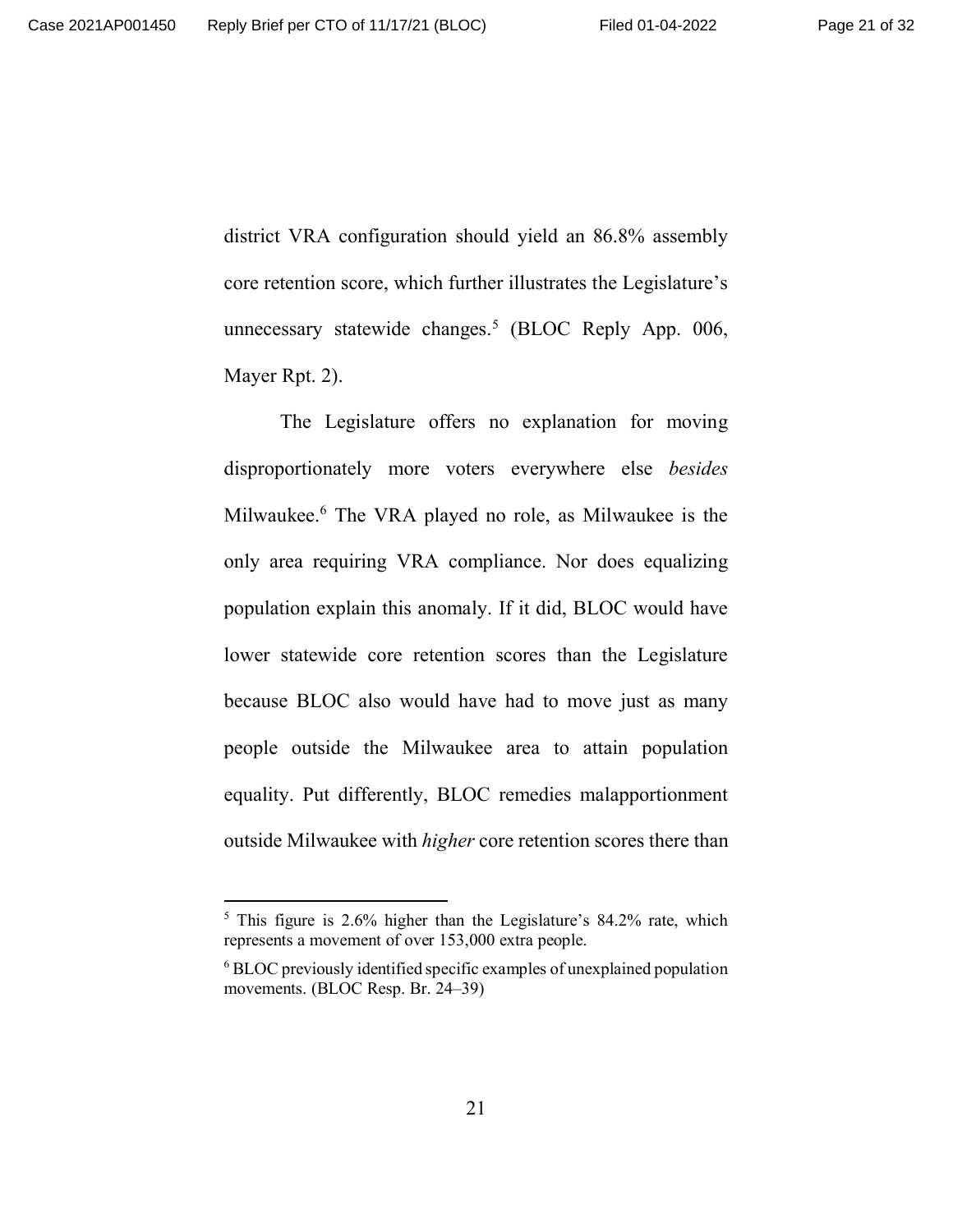the Legislature, so that cannot explain the Legislature's population shifts either.

A key unanswered question thus remains: Why, in areas that do not require VRA compliance, has the Legislature moved more voters than necessary to equalize population? Because the answer is *not* "to comply with a legal requirement," the Legislature's proposal does not follow a proper "least-change" approach.<sup>7</sup>

## **B. BLOC's population deviation, like all other parties' proposals, is well below the** *de minimis* **threshold.**

The Legislature wrongly asserts that its negligibly lower population deviation is "dispositive" here. (Leg. Resp. Br. 7) Courts have long applied a "*de minimis*" standard for population deviation across Wisconsin's state legislative

<sup>&</sup>lt;sup>7</sup> The Legislature's negligibly lower total population deviation cannot explain its significant statewide changes. BLOC's deviation would match the Legislature's by reassigning only around 3,200 people *statewide*. There is no relationship between core retention and population deviation. (BLOC Reply App. 006, Mayer Reply Rpt. 2)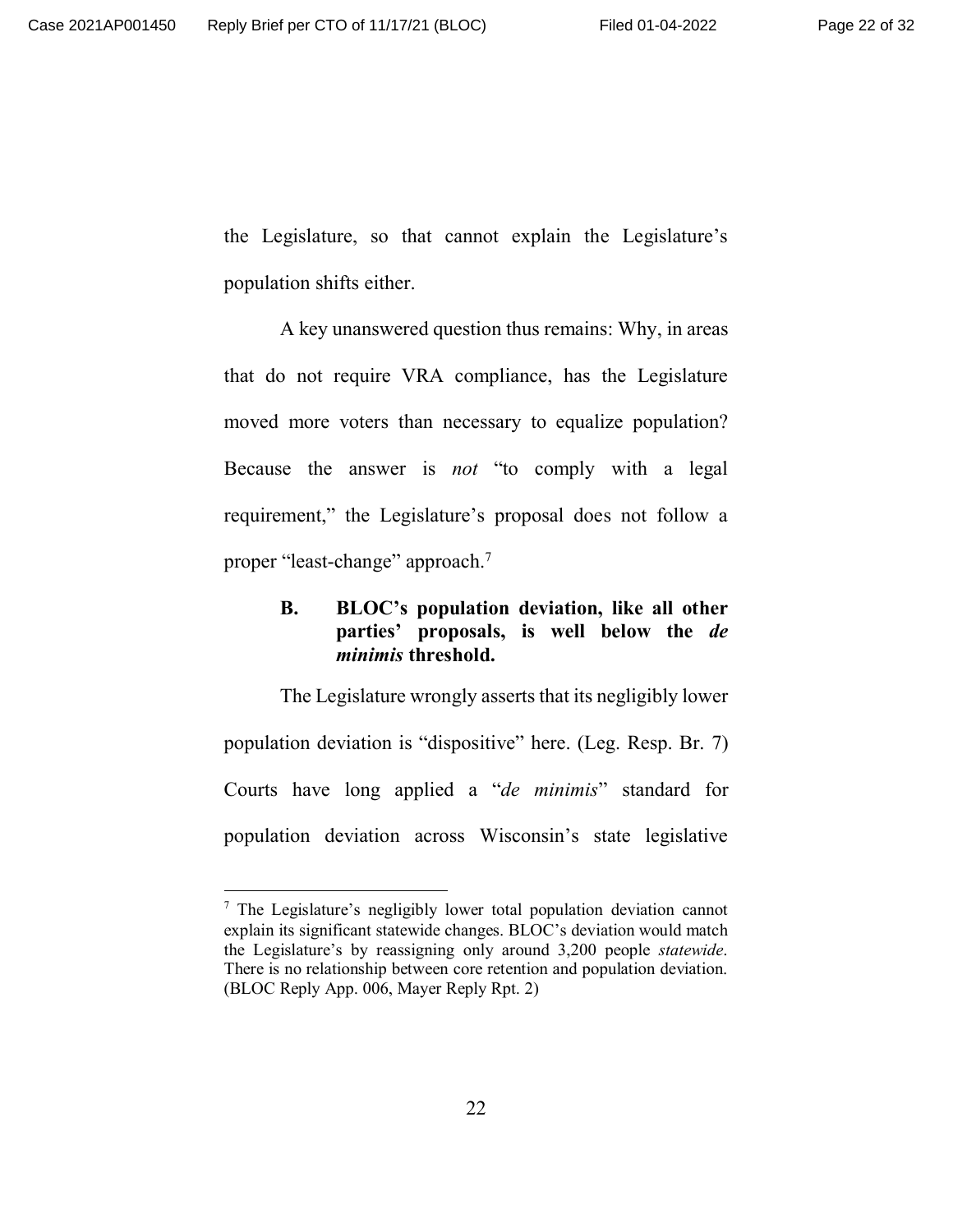districts. *AFL-CIO v. Elections Bd*., 543 F. Supp. 630, 634 (E.D. Wis. 1982) (defining *de minimis* as below 2% population deviation); *Baumgart v. Wendelberger,* No. 01-C-0121, 2002 WL 34127471, at \*7 (E.D. Wis. May 30, 2002) (noting that a court-drawn plan with 1.48% deviation fell below the 2% threshold).

Ignoring this authority, the Legislature invents a new legal standard—absent from both previous caselaw and the Court's November 30 opinion—that would require *least* deviation in addition to "least-change." But courts have rejected such a requirement, and BLOC's deviation of 1.32% is lower than the "scant" 1.74% and 1.48% population deviations of previous court-drawn plans. *See AFL-CIO*, 543 F. Supp at 637; *Baumgart*, 2002 WL 34127471, at \*7.

To illustrate the *de minimis* nature of deviations this close to zero: a mere 3,265 people are impacted by the difference between BLOC's assembly deviation of 1.32% and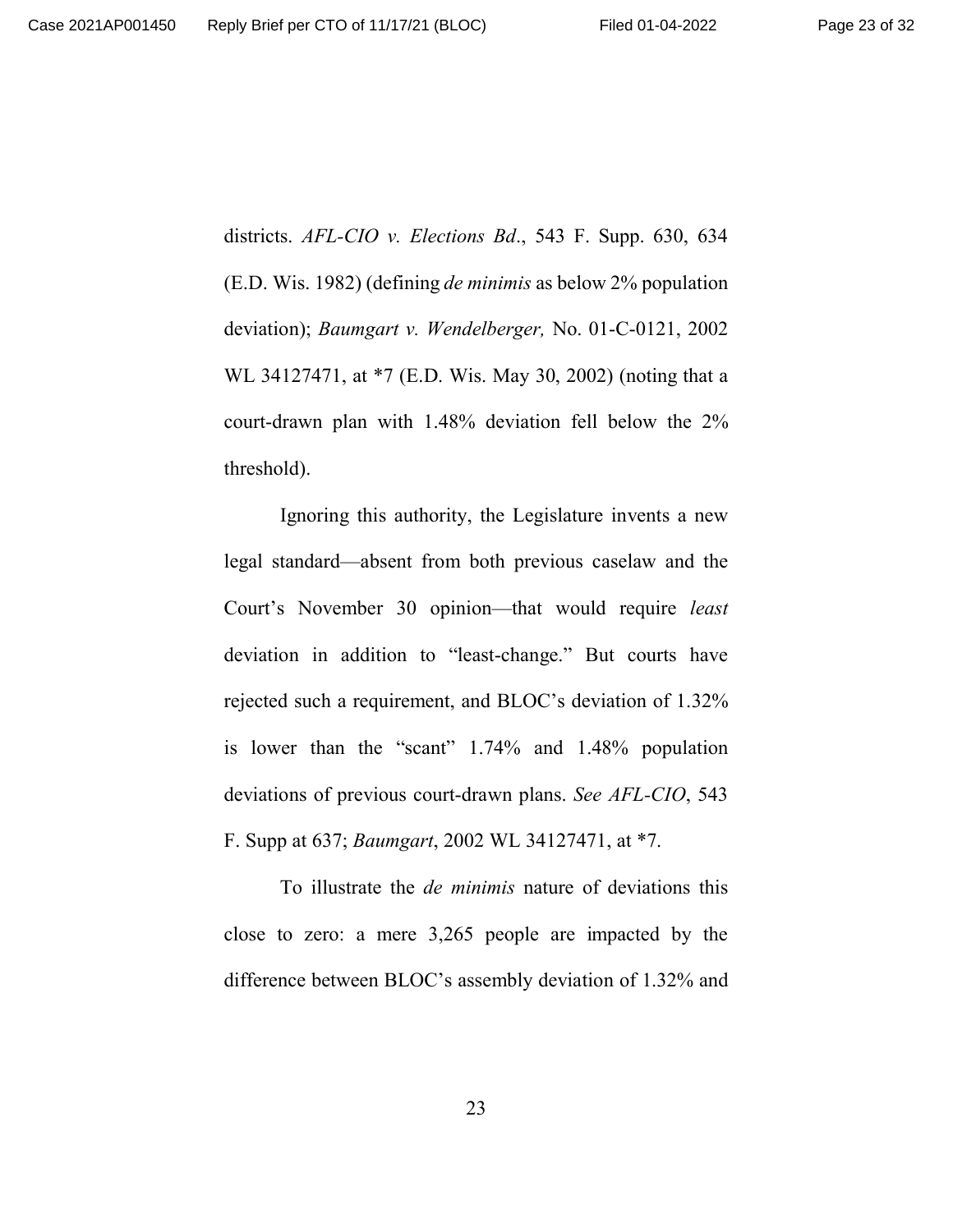a 0.8% deviation, approximately the Legislature's score.

(BLOC Reply App. 005–06; Mayer Reply Rpt. 1–2)

The Legislature contends that "[b]y relaxing population equality, ... BLOC also achieve<sup>[s]</sup> relatively high core retention . . . ." (Leg. Resp. Br. 6) Not so. Not only is there no relationship between BLOC's core retention and its population deviation, but moving the 3,265 people *statewide* needed for their deviation to match the Legislature's would have no material effect on core retention in a state of 5,893,718 people. (BLOC Reply App. 005–06; Mayer Reply Rpt. 1–2)

Regardless, the Court should reject the Legislature's new criterion, proposed at the eleventh hour after all parties submitted their maps. No Wisconsin court has ever split hairs among proposed maps with population deviations this close to zero, and this Court should not be the first.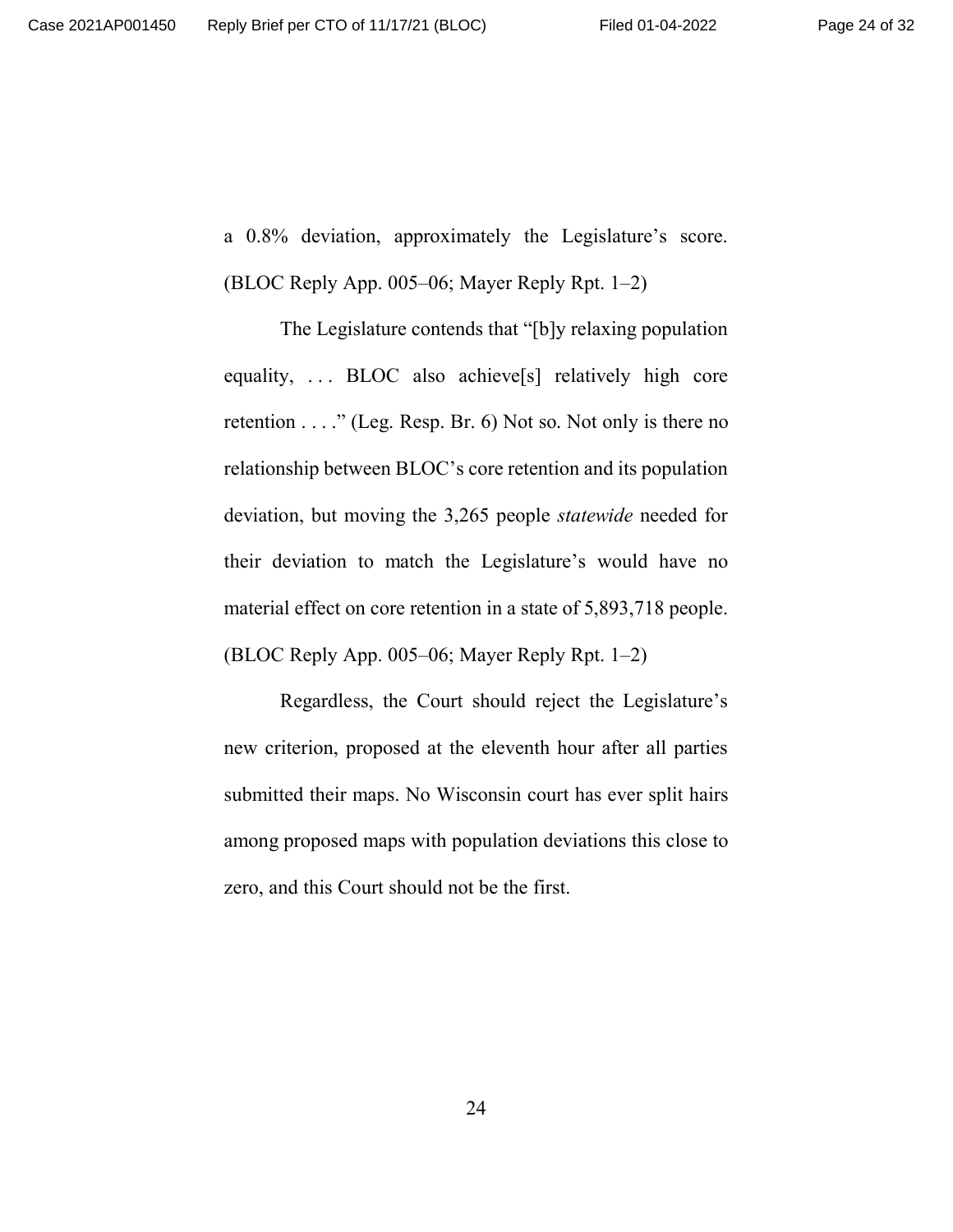# **C. BLOC's proposal makes the fewest changes to existing county and municipal splits.**

BLOC's proposal performs comparably to Act 43 on municipal and county splits, just as a "least-change" approach demands. Act 43 splits 78 municipalities and 58 counties in the assembly, and 48 municipalities and 46 counties in the senate. (Leg. Resp. Br. 15) Comparably, BLOC splits 77 municipalities and 53 counties in the assembly, and 53 municipalities and 42 counties in the senate.<sup>8</sup> (BLOC Reply App. 006, Mayer Reply Rpt. 2)

The Legislature responds that its lower number of splits than Act 43—around one-third fewer in both its assembly and senate proposals—demonstrates its adherence to a "leastchange" approach. (Leg. Resp. Br. 6, 15) But by eliminating

<sup>&</sup>lt;sup>8</sup> The Legislature and Johnson Petitioners incorrectly count BLOC's municipal and county splits. (Leg. Resp. Br. 15; Johnson Resp. Br. 6, 9) As explained in BLOC's simultaneously filed motion to file an amended proposal, some minor technical errors affecting virtually no people caused extra splits. Fixing those errors reduces BLOC's splits to the reported figures above.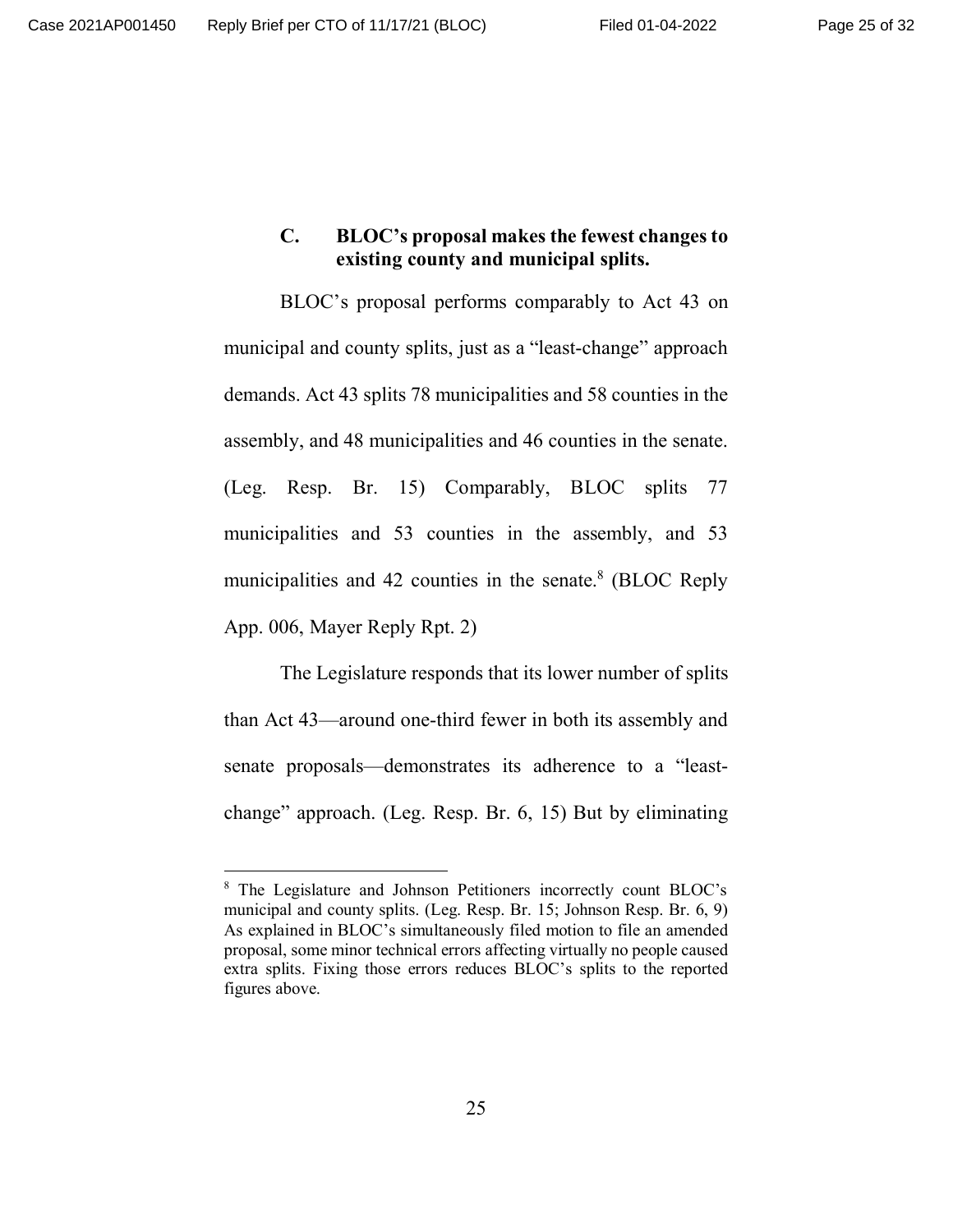these splits, the Legislature's proposal embodies policy choices that differ from Act 43's. "[E]ndorsing" those new policy choices by adopting the Legislature's proposal would be inconsistent with a "least-change" approach. *Johnson*, 2021 WI 87, ¶ 78.

By comparison, BLOC's proposal differs minimally from Act 43, reuniting municipalities and counties only when necessary to reapportion population, consistent with leastchange and other criteria. (*See* BLOC Br. 68, 73–74) Likewise, BLOC's new municipal splits that the Legislature highlights (Leg. Resp. Br. 16) were made only as necessary to reapportion population.

## **D. The Court should not consider the number of paired incumbents when selecting a map.**

Incumbent pairings should not be considered because doing so would require the Court to choose between which incumbents to pair—with the attendant partisan effects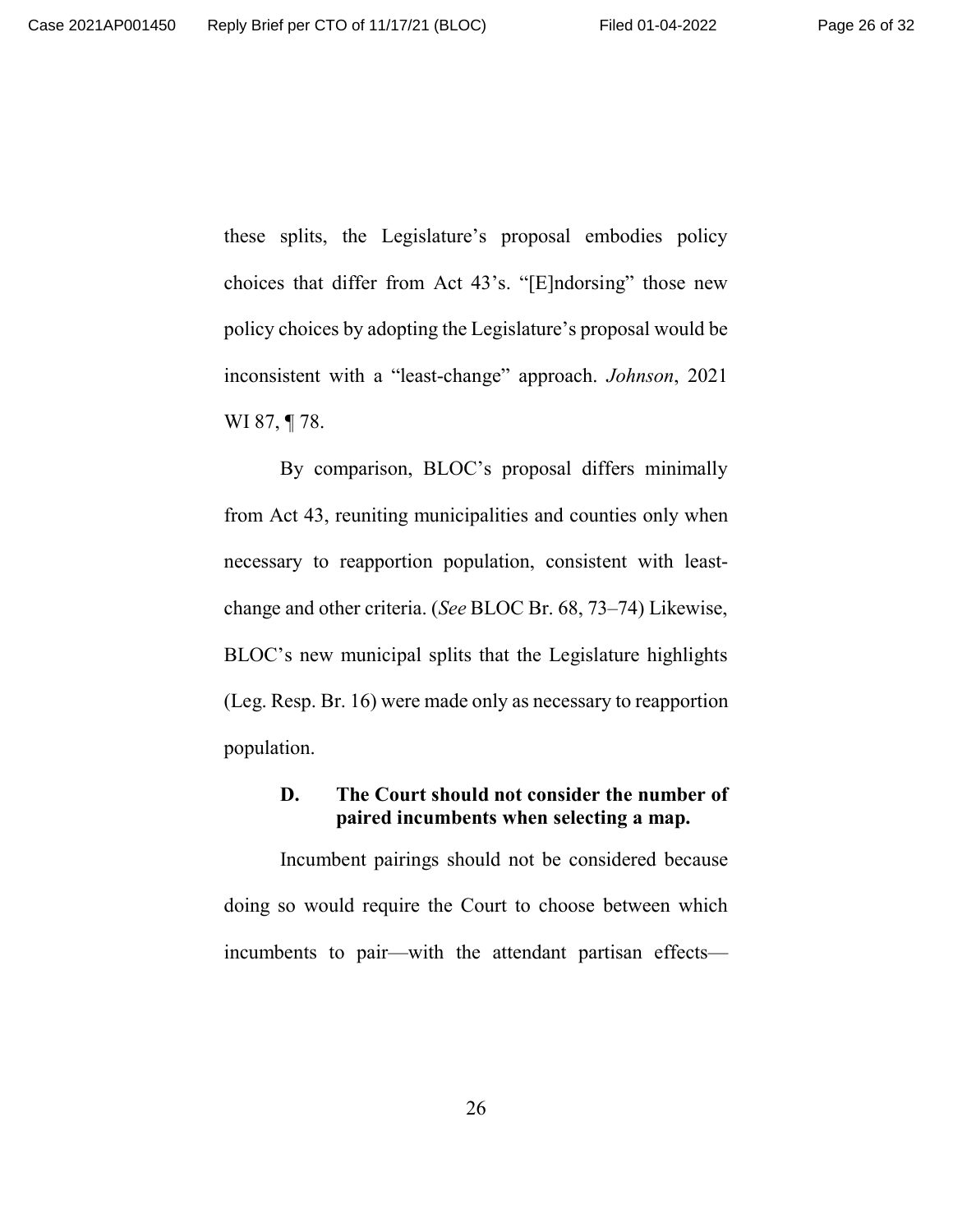despite the Court's admonition "not [to] present arguments regarding the partisan makeup of proposed districts." *Johnson*, 2021 WI 87, ¶ 87 (Hagedorn, J., concurring); BLOC Resp. Br. 43–47. Even so, BLOC's proposal has just two senate districts and three assembly districts with incumbent pairings.<sup>9</sup> Each of these pairings occurred where legislators resided near their current district's borders due to VRA compliance and necessary population movements, not partisan motivations:

- The pairing in AD39 between Reps. Born and Dittrich occurred because AD38 contracted toward Madison due to the area's overpopulation. Rep. Dittrich lives on the eastern edge of AD38 in Oconomowoc, which shifted into AD39 to keep it in SD13.
- The pairing in AD60 between Reps. Brooks and Katsma occurred because the VRA districts pushed AD60 north from Milwaukee, where it took in Rep. Katsma who lives on the southern edge of current-AD26. This northern push also reunified the city of Sheboygan.

<sup>&</sup>lt;sup>9</sup> The Legislature incorrectly accuses BLOC of pairing 10 Assembly Representatives. Two pairings involve incumbents not running for reelection: in AD13, where Rep. S. Rodriguez is not running, and in AD31, where Rep. Loudenbeck is not running.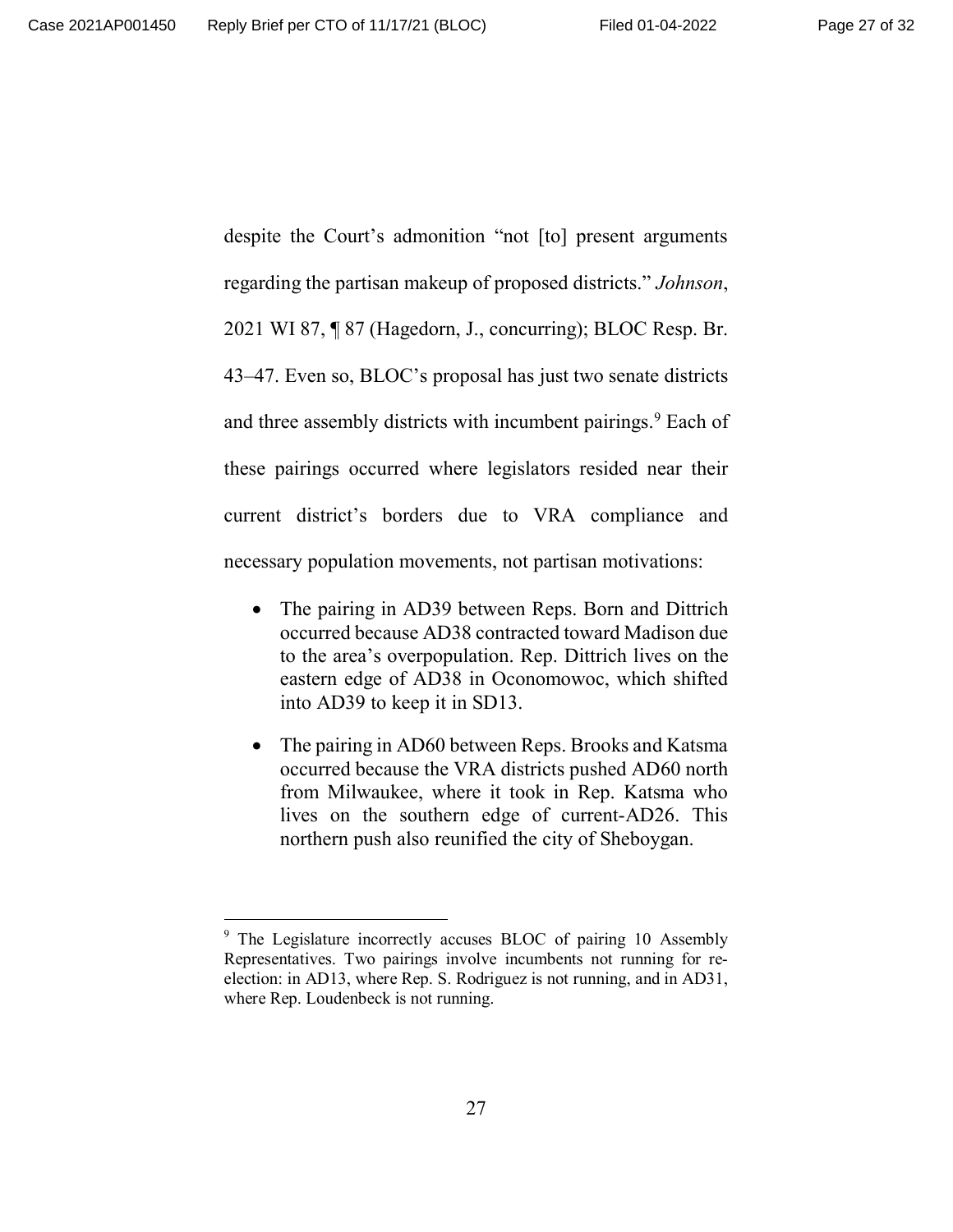- The pairing in AD82 between Reps. Wichgers and Skowronski occurred because they are nearly neighbors and the movement out of Milwaukee made it impossible to balance population without pairing them. The Legislature proposed this same pairing.
- The pairing in SD8 between Sens. Kooyenga and Darling occurred because contracting AD14 into Milwaukee for the additional Black-majority district left Sen. Kooyenga out of SD5.
- The pairing in SD20 between Sens. Stroebel and LeMahieu occurred because Sen. LeMahieu lives on the southern end of current–SD21, and moving SD20 north toward Sheboygan due to necessary VRA changes meant that he inevitably became paired.

By contrast, the Legislature's pairings in AD15 and AD93 are

inexplicable. (BLOC Resp. Br. 26–33)

Dated: January 4, 2022.

By Electronically signed by Douglas M. Poland Douglas M. Poland, SBN 1055189 Jeffrey A. Mandell, SBN 1100406 Colin T. Roth, SBN 1103985 Rachel E. Snyder, SBN 1090427 Richard A. Manthe, SBN 1099199 Carly Gerads, SBN 1106808 STAFFORD ROSENBAUM LLP 222 West Washington Avenue, Suite 900 P.O. Box 1784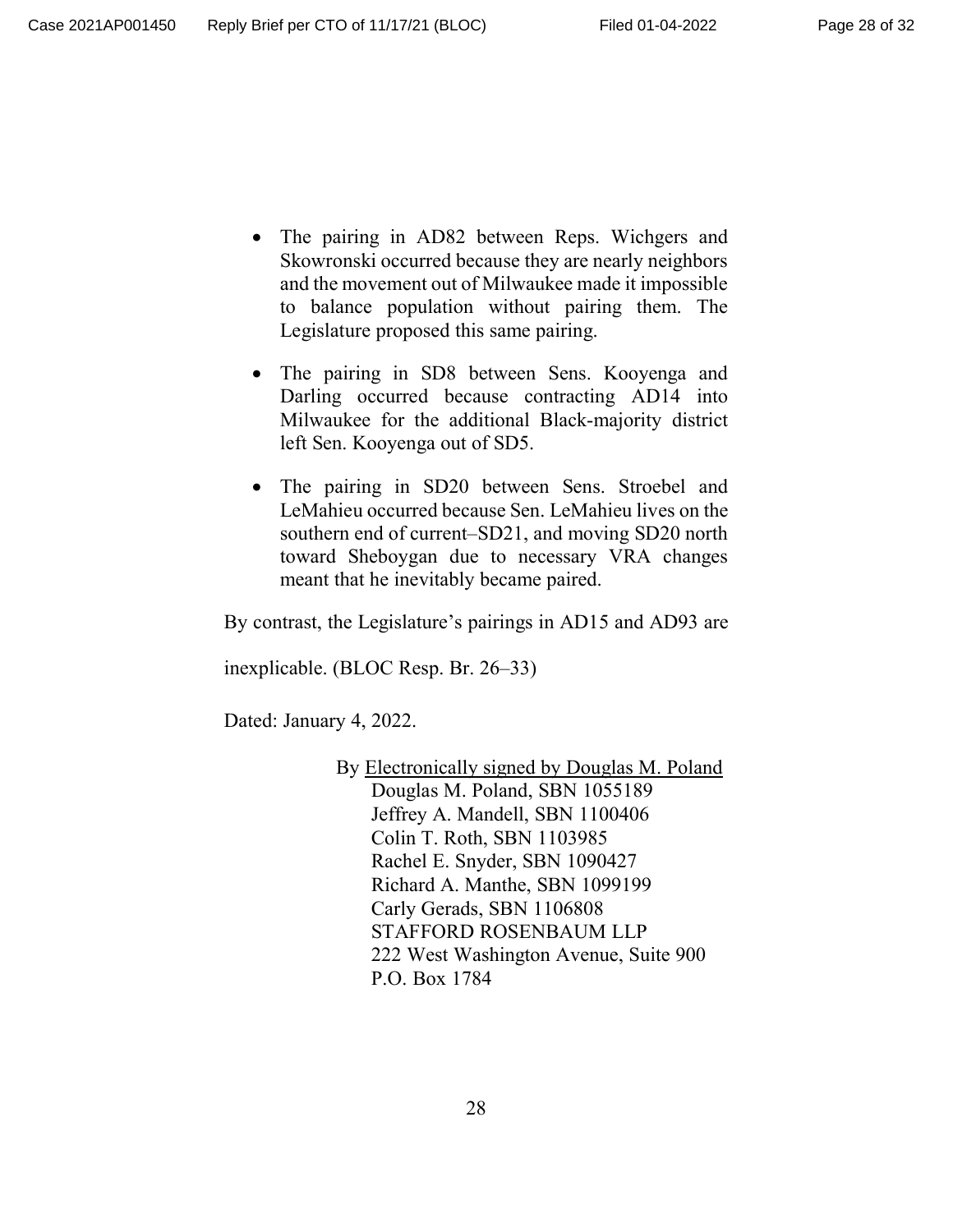Madison, WI 53701-1784 dpoland@staffordlaw.com jmandell@staffordlaw.com croth@staffordlaw.com rsnyder@staffordlaw.com rmanthe@staffordlaw.com cgerads@staffordlaw.com 608.256.0226

Mel Barnes, SBN 1096012 LAW FORWARD, INC. P.O. Box 326 Madison, WI 53703-0326 mbarnes@lawforward.org 608.535.9808

Mark P. Gaber\* Christopher Lamar\* Simone T. Leeper\* CAMPAIGN LEGAL CENTER 1101 14th St. NW Suite 400 Washington, DC 20005 mgaber@campaignlegal.org clamar@campaignlegal.org sleeper@campaignlegalcenter.org 202.736.2200

Annabelle Harless\* CAMPAIGN LEGAL CENTER 55 W. Monroe St., Ste. 1925 Chicago, IL 60603 aharless@campaignlegal.org 312.312.2885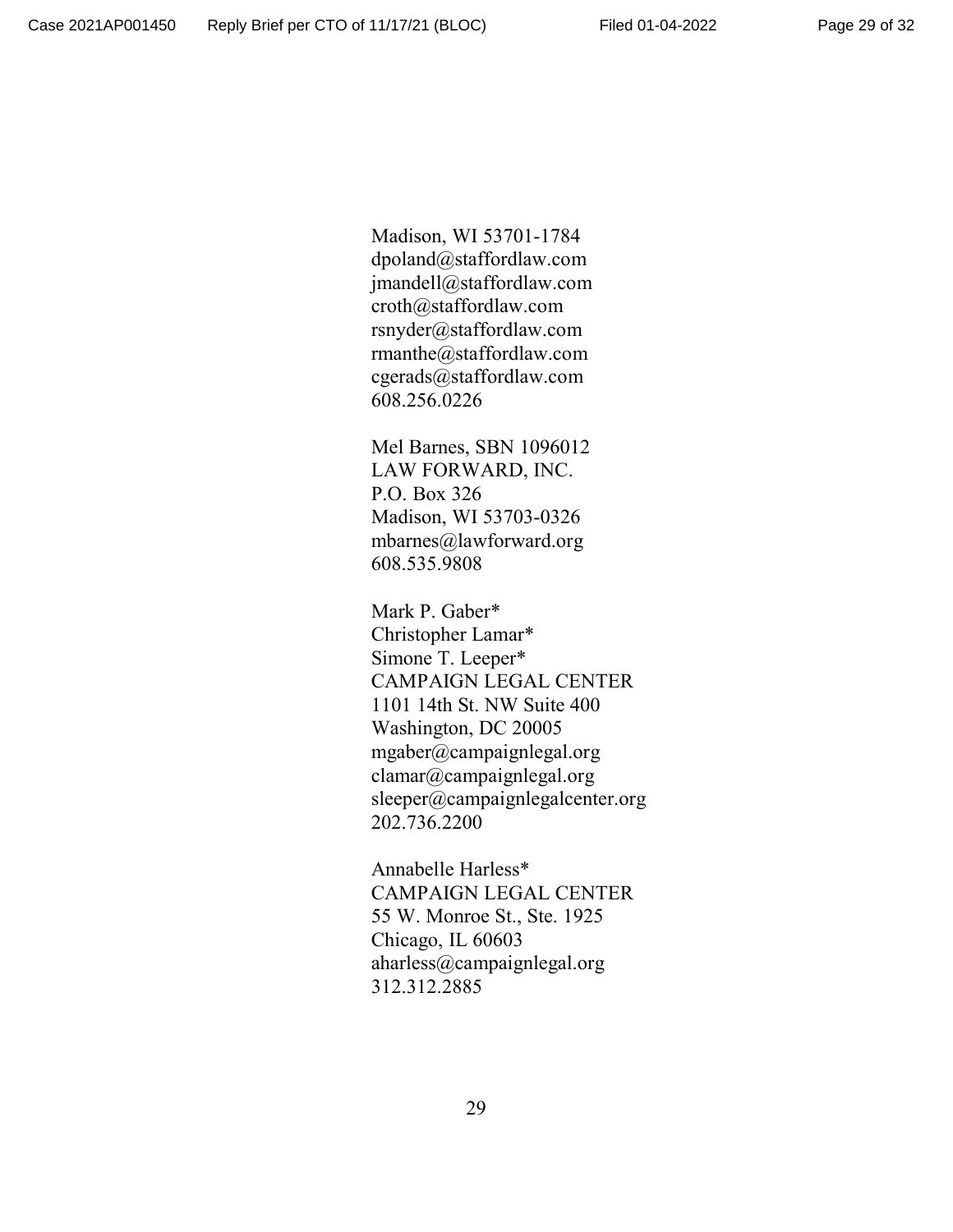\*Admitted *pro hac vice*

*Attorneys for Intervenor-Petitioners, Black Leaders Organizing for Communities, Voces de la Frontera, the League of Women Voters of Wisconsin, Cindy Fallona, Lauren Stephenson, and Rebecca Alwin*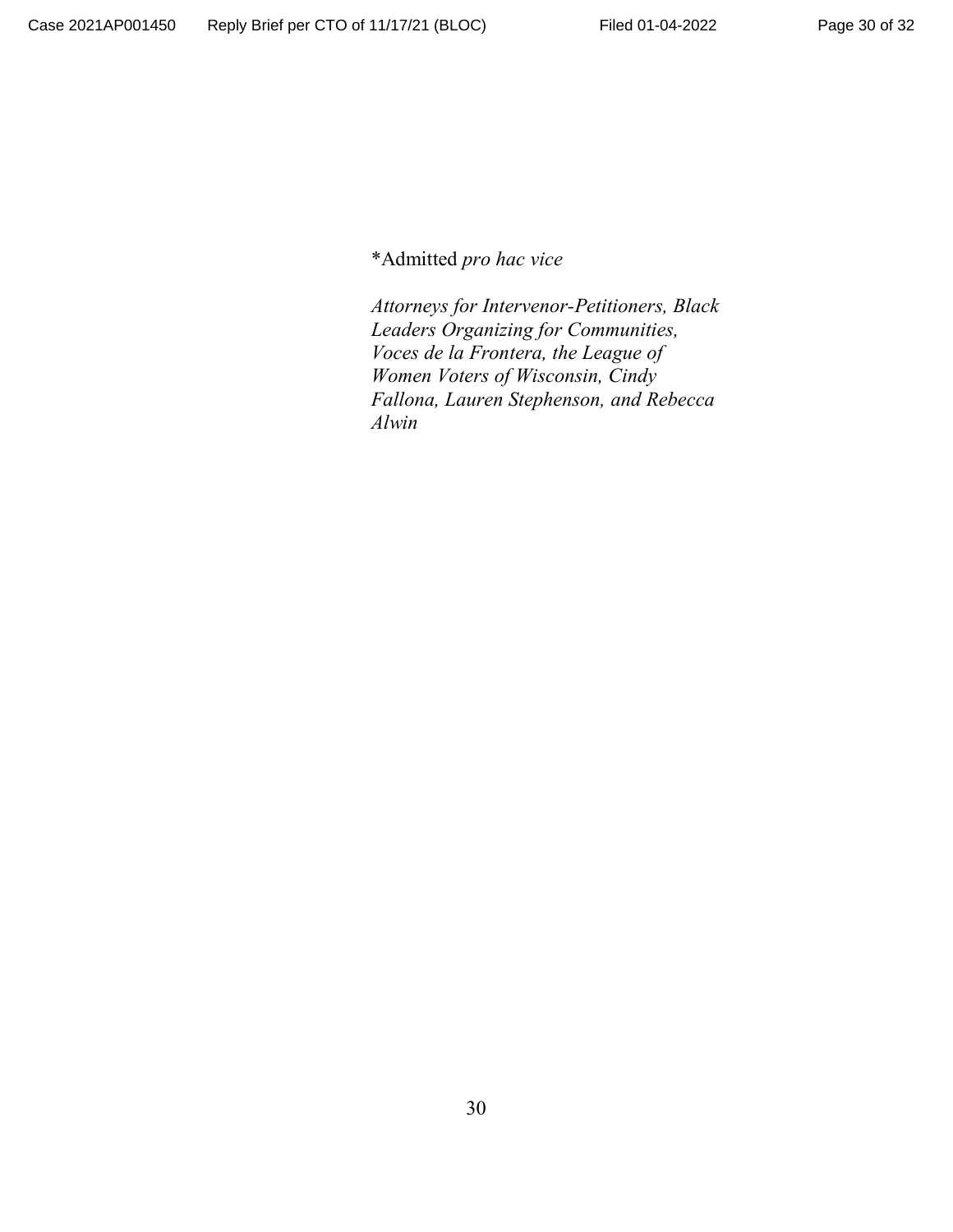# **CERTIFICATION OF COMPLIANCE WITH WIS. STAT. § 809.19(8g)(a)**

I hereby certify that this brief conforms to the rules

contained in s. 809.19 (8) (b), (bm), and (c) for a brief. The

length of this brief is 3,297 words.

Signed:

By Electronically signed by Douglas M. Poland Douglas M. Poland